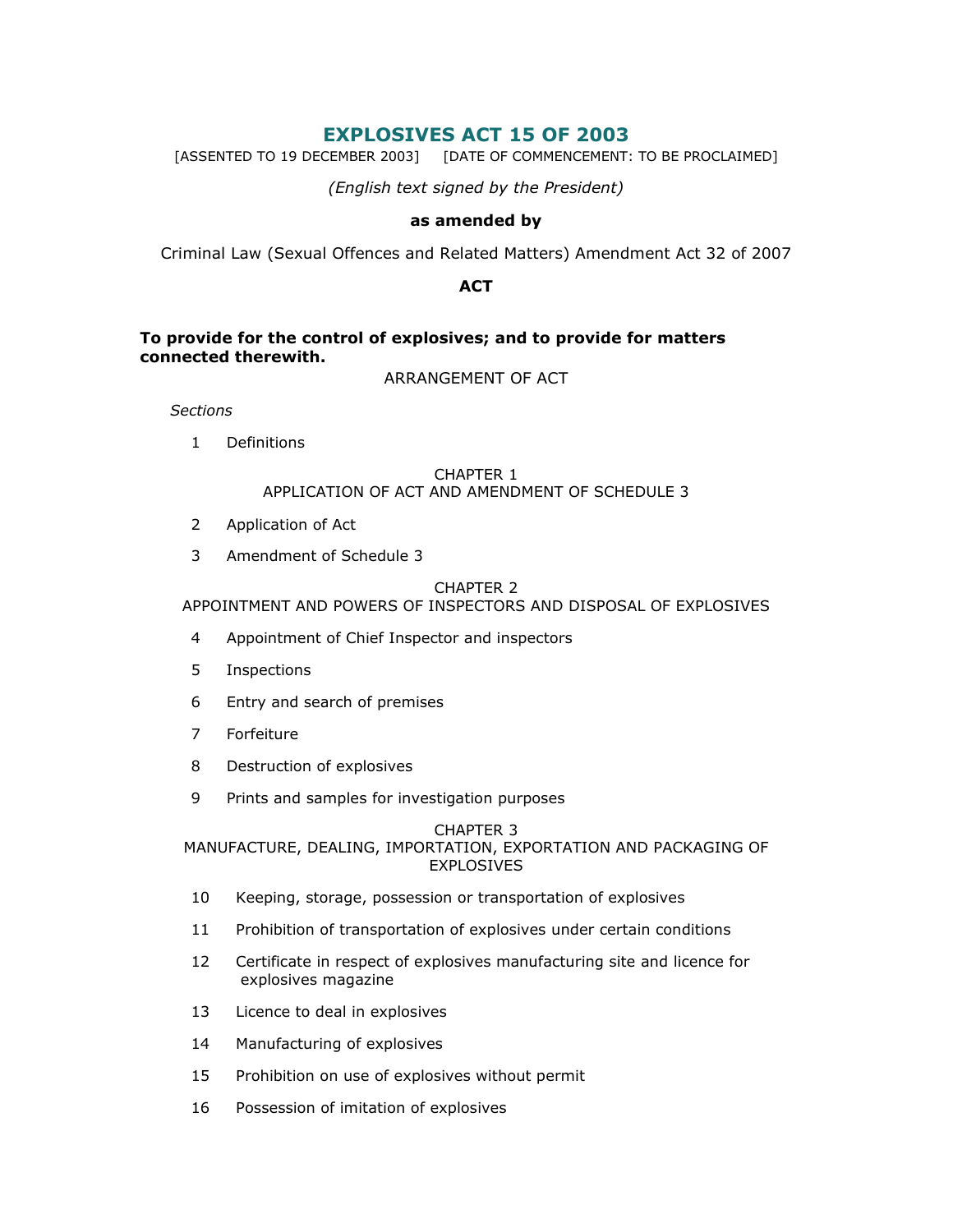- 17 Importation and exportation of explosives
- 18 Packaging of explosives
- 19 Prohibition in respect of unauthorised explosives

#### CHAPTER 4 RECORD KEEPING

- 20 Database
- 21 Record keeping

#### CHAPTER 5 ENDANGERING LIFE OR PROPERTY

22 Endangering life or property

#### CHAPTER 6 PRESUMPTIONS

- 23 Presumption of possession of explosives under certain circumstances
- 24 Presumption relating to failure to report
- 25 Presumption relating to failure to take reasonable steps

#### CHAPTER 7 PLASTIC EXPLOSIVES

- 26 Acts relating to unmarked plastic explosives
- 27 Information regarding plastic explosives

#### CHAPTER 8 OFFENCES, PENALTIES, JURISDICTION AND APPEALS

- 28 Offences
- 29 Penalties
- 30 Declaration of persons as unfit to possess explosives
- 31 Jurisdiction
- 32 Appeals

#### CHAPTER 9 REGULATIONS

33 Regulations

#### CHAPTER 10 REPEAL OF LAWS, AND SAVING

- 34 Repeal of laws, and saving
- 35 Short title and commencement

Schedule 1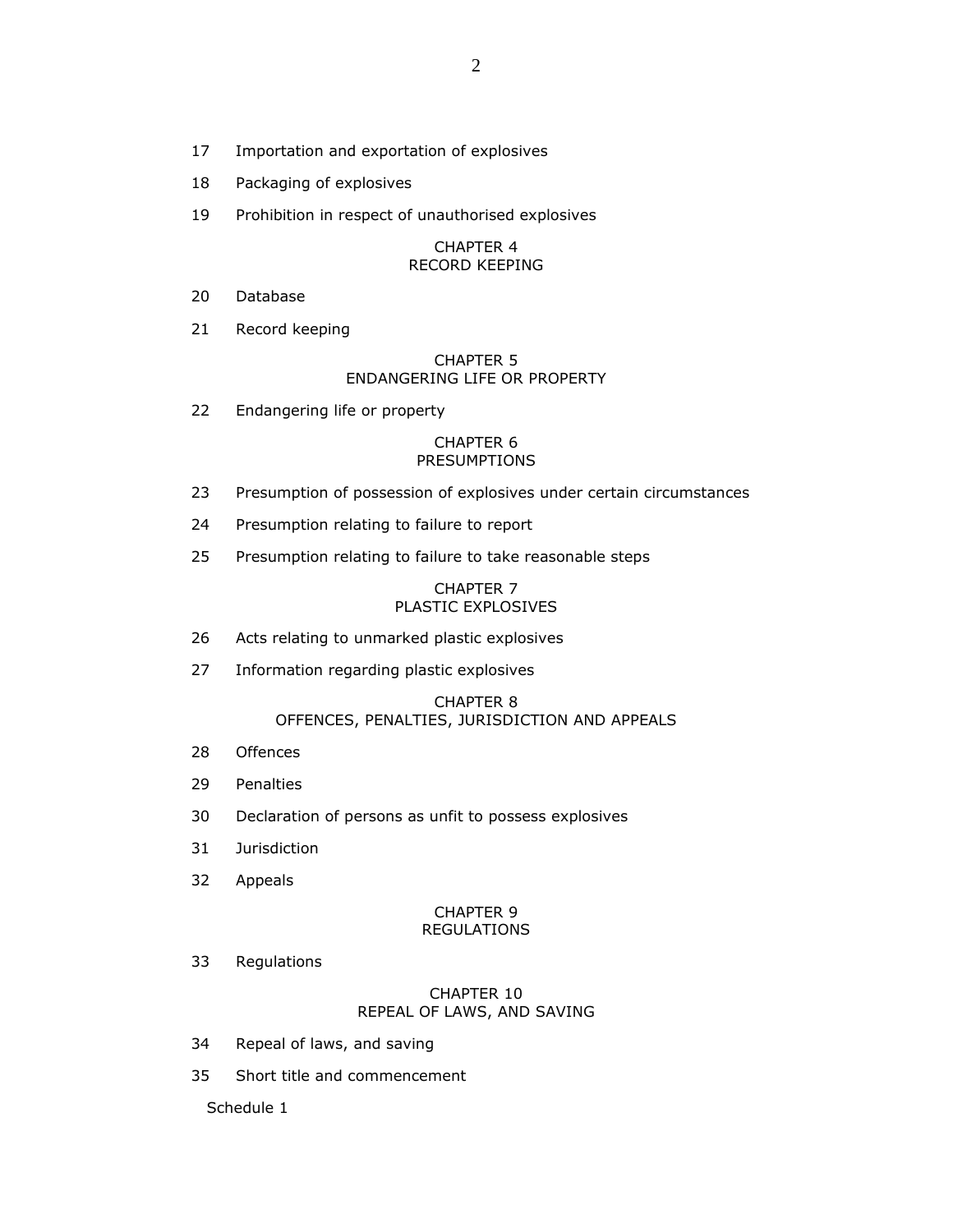Schedule 2

Schedule 3

## 1 Definitions

In the Act, unless the context indicates otherwise-

**'authorised explosive'** means any explosive listed in the regulations as an authorised explosive;

**'broker'** means any person who acts for others in negotiating or arranging contracts in respect of purchases, sales or the transfer of explosives in return for a fee, commission or other consideration;

**'Chief Inspector'** means the Chief Inspector of Explosives appointed by the Minister in terms of section 4 (1);

 'Convention' means the United Nations Convention on the Marking of Plastic Explosives for the Purpose of Detection (Montreal Convention), 1991, as set out in Schedule 3;

**'detection agent'** means any detection agent included in the Technical Annex to the Convention;

**'detonate'** means the initiation of an explosive by means of a detonator, shockwave or other means of initiation;

**'explosion'** means a chemical reaction involving the production of gases at such a speed, temperature and pressure as is likely to cause damage to the surroundings;

#### 'explosive' means-

- $(a)$  a substance, or a mixture of substances, in a solid or liquid state, which is capable of producing an explosion;
- $(b)$  a pyrotechnic substance in a solid or liquid state, or a mixture of such substances, designed to produce an effect by heat, light, sound, gas or smoke, or a combination of these, as the result of non-detonative self-sustaining exothermic chemical reaction, including pyrotechnic substances which do not evolve gases;
- (c) any article or device containing one or more substances contemplated in paragraph (a) ;
- (d) any plastic explosive; or
- (e) any other substance or article which the Minister may from time to time by notice in the Gazette declare to be an explosive;

**'explosives magazine'** means any building or part thereof, or any structure, licensed under this Act for the storage of explosives;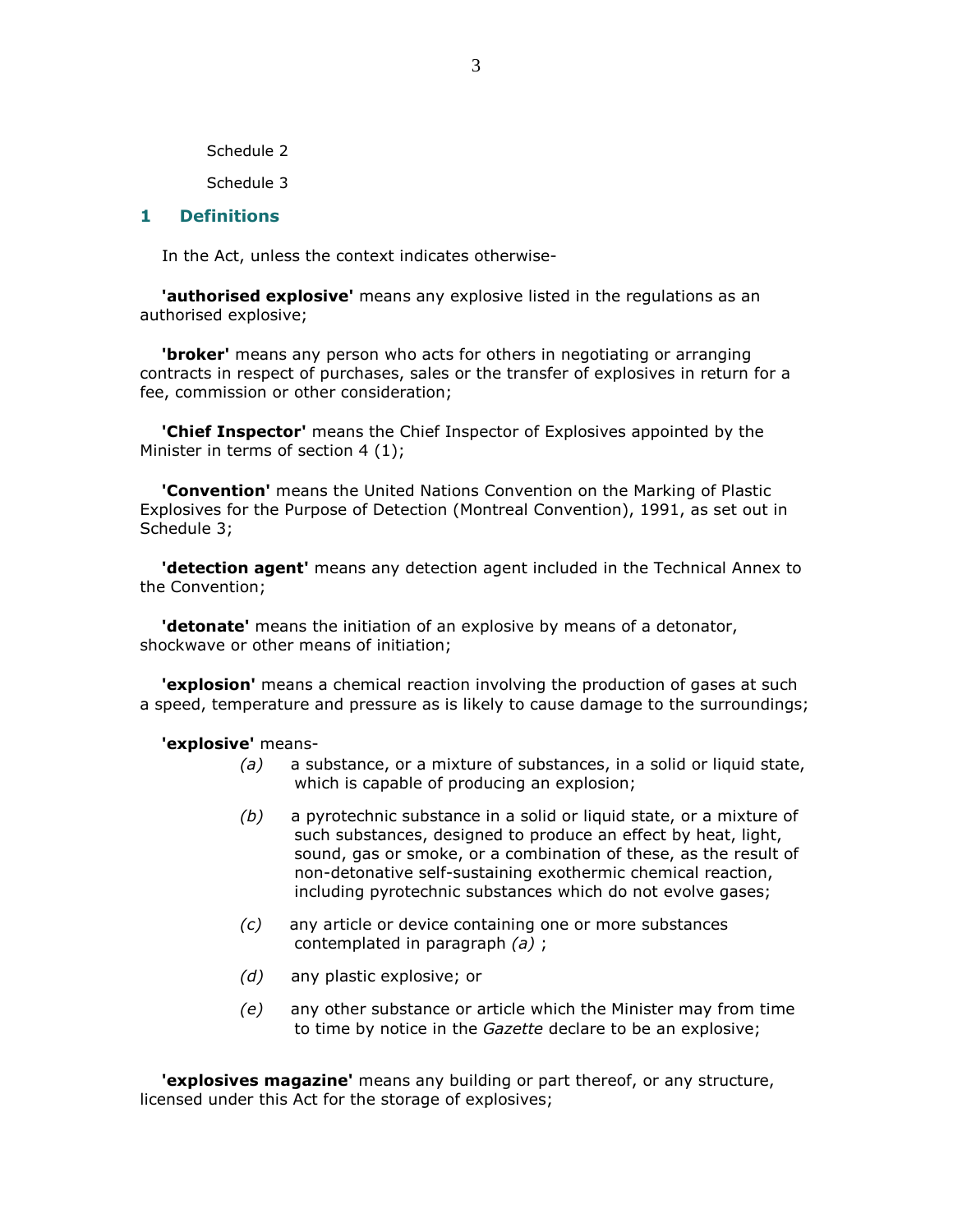'explosives manufacturing site' means any site licensed under this Act for the manufacture of explosives;

**'fireworks'** means any pyrotechnic substance contemplated in paragraph (b) of the definition of 'explosives' which-

- (a) is manufactured for the purposes of amusement or entertainment; and
- $(b)$  is divided into such classes as may be prescribed;

**'imitation'**, in respect of an explosive, means anything that has the appearance of an explosive, but which is not capable of operating as such and cannot by superficial examination be identified as an imitation;

**'inspector'** means any inspector of explosives appointed under section 4 (2);

**'manufacture'** means the making or processing of any explosive, and includes the division of any explosive into its components by any process, the conversion of any kind of explosive into another kind and the alteration, testing or reworking of any explosive;

**'marking'**, in relation to a plastic explosive, means the introduction of a detection agent into the plastic explosive in accordance with the Technical Annex to the Convention;

'Minister' means the Minister of Safety and Security;

'plastic explosive' means any explosive in flexible, malleable, elastic or sheet form which is-

- $(a)$  formulated with one or more high explosives which in their pure form have a vapour pressure of less than 10 -4 Pa at a temperature of 25°C;
- (b) formulated with any binder material; and
- (c) as a mixture, flexible or malleable, at normal room temperature;

 'premises' means any land, place, road, harbour, open water, river, building, structure, tent, ship, boat, aircraft, railway truck, cart, van or other vehicle or vessel;

'prescribed' means prescribed by regulation;

 'regulation' means any regulation made or regarded as having been made under this Act;

'suitable person' means a person-

(a) who is 18 years or older;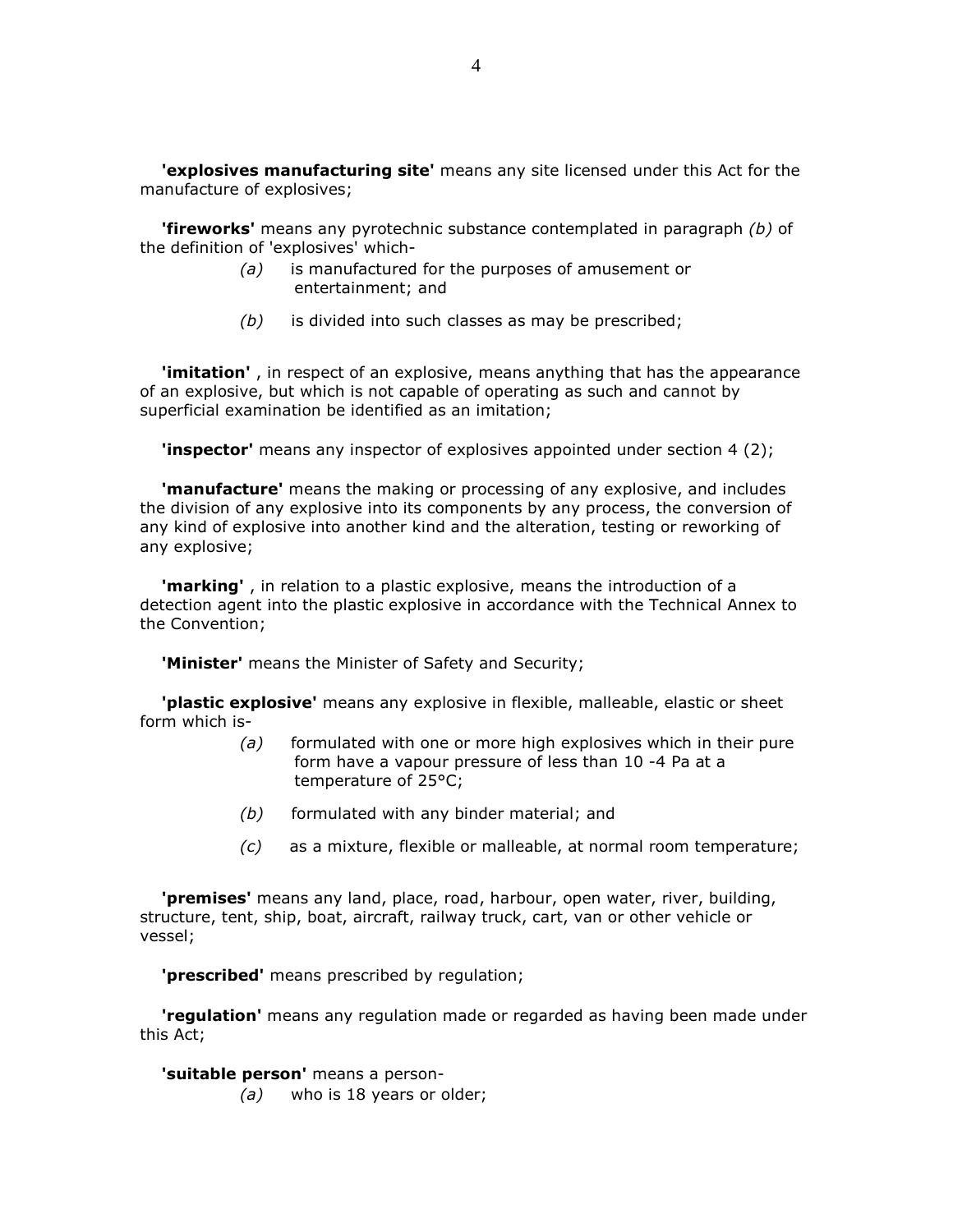- $(b)$  is a South African citizen, the holder of a permanent South African residence permit or the holder of a valid work permit;
- (c) is of stable mental condition and is not inclined to violence;
- $(d)$  is not dependent on any substance which has an intoxicating or narcotic effect;
- (e) has not been convicted of any offence under this Act or the Explosives Act, 1956 ( Act 26 of 1956 ), and sentenced to imprisonment without the option of a fine;

**'this Act'** includes the regulations;

**'unauthorised explosive'** means any explosive other than an authorised explosive;

**'unmarked plastic explosive'** means a plastic explosive that-

- (a) does not contain a detection agent; or
- $(b)$  at the time of manufacture, does not contain the required minimum concentration level of a detection agent set out in the Table in Part 2 of the Technical Annex to the Convention.

# CHAPTER 1 APPLICATION OF ACT AND AMENDMENT OF SCHEDULE 3 (ss 2-3)

#### 2 Application of Act

 (1) No person may possess explosives or carry out any activity relating to explosives unless he or she holds a licence, permit or authorisation issued in terms of this Act.

(2) Subject to section 26, this Act does not apply to the-

- (a) importation, exportation, storage, use, manufacture or transportation of any explosives by the South African National Defence Force or the South African Police Service or to any member of the South African National Defence Force or the South African Police Service while performing official duties and acting in accordance with a lawful instruction;
- $(b)$  importation, exportation, storage, use, manufacture or transportation of any explosives by a defence force or police force of any country or any multinational or international defence force or policing agency, which the Minister, after consultation with the Ministers of Defence and of Foreign Affairs, by notice in the Gazette exempts from the provisions of this Act, or to any member of such force, service or agency while on official duty;
- (c) loading or reloading of ammunition as contemplated in section 93 of the Firearms Control Act, 2000 ( Act 60 of 2000 );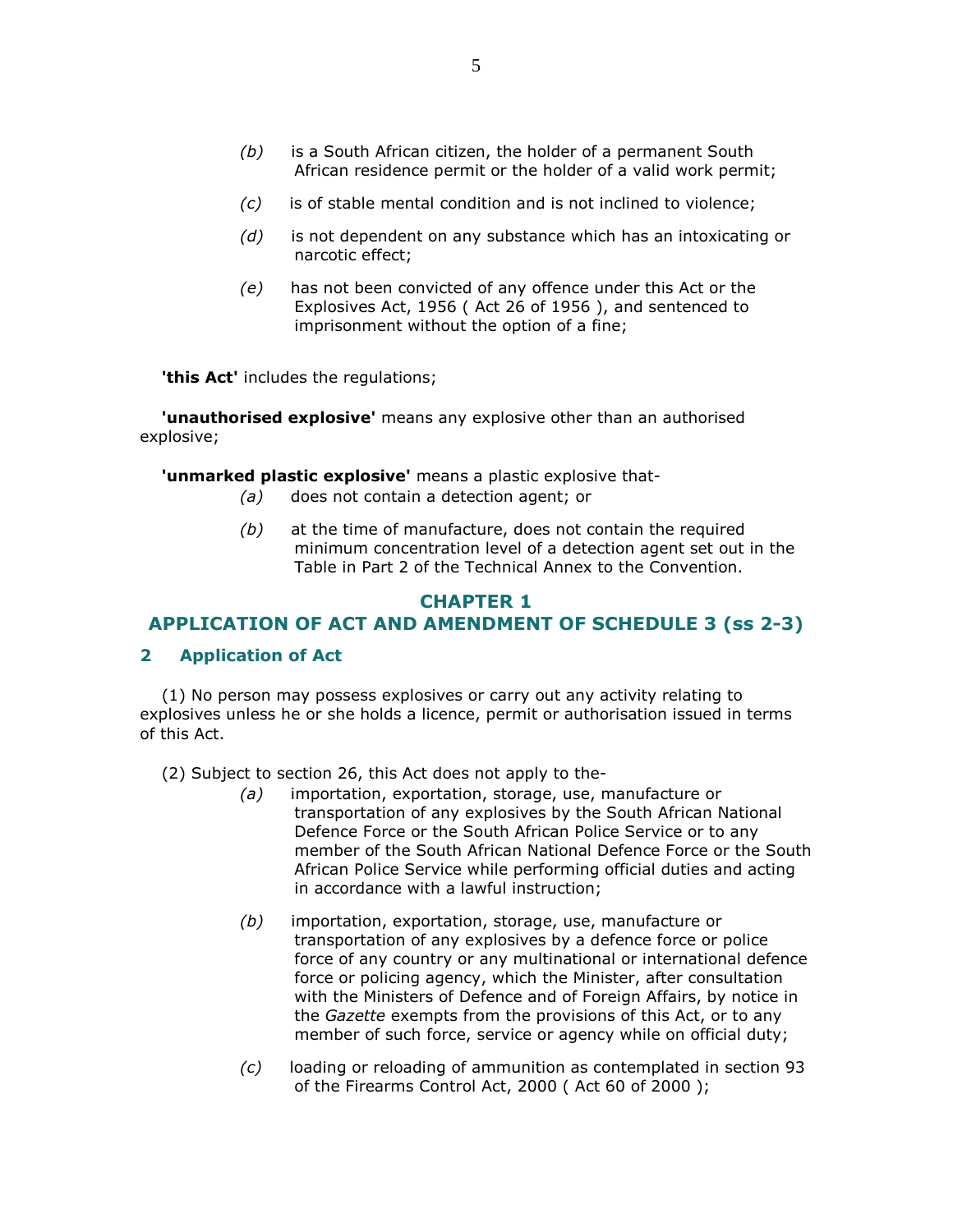(d) transfer, storage, transportation, manufacturing, destruction, distribution or any other use of explosives in so far as those activities relate to occupational health or occupational safety and are governed by or under the Mine Health and Safety Act, 1996 ( Act 29 of 1996 ), or the Occupational Health and Safety Act, 1993 ( Act 85 of 1993 ).

(3) (a) The Minister may exempt a person from any or all of the provisions of this Act, or from a notice or instruction issued under this Act, if such provision or provisions relate to an occupational health or occupational safety matter and such matter is regulated under the Mine Health and Safety Act, 1996 ( Act 29 of 1996 ), or the Occupational Health and Safety Act, 1993 ( Act 85 of 1993 ).

(b) Any such exemption may be-

- (i) general or particular;
- (ii) for any period;
- (iii) subject to any conditions aimed at achieving the objectives of this Act;
- (iv) amended or withdrawn at any time.

 (4) In the event of any inconsistency between this Act and any other law in force at the commencement of this Act, other than the Constitution, this Act prevails.

#### 3 Amendment of Schedule 3

The Minister may from time to time by notice in the Gazette amend Schedule 3 to reflect any changes made to the Convention if those changes are binding on the Republic in terms of section 231 of the Constitution.

# CHAPTER 2 APPOINTMENT AND FUNCTIONS OF INSPECTORS AND DISPOSAL OF EXPLOSIVES (ss 4-9)

#### 4 Appointment of Chief Inspector and inspectors

 (1) The Minister may appoint a member of the South African Police Service as the Chief Inspector of Explosives.

 (2) The Chief Inspector may, in consultation with the National Commissioner contemplated in section 6 (1) of the South African Police Service Act, 1995 ( Act 68 of 1995 ), appoint any member of the South African Police Service as an inspector for a specified area.

 (3) The Chief Inspector may delegate any power conferred upon him or her or assign any duty imposed upon him or her in terms of this Act to an inspector.

#### 5 Inspections

(1) An inspector may at any time when any activity in respect of explosives takes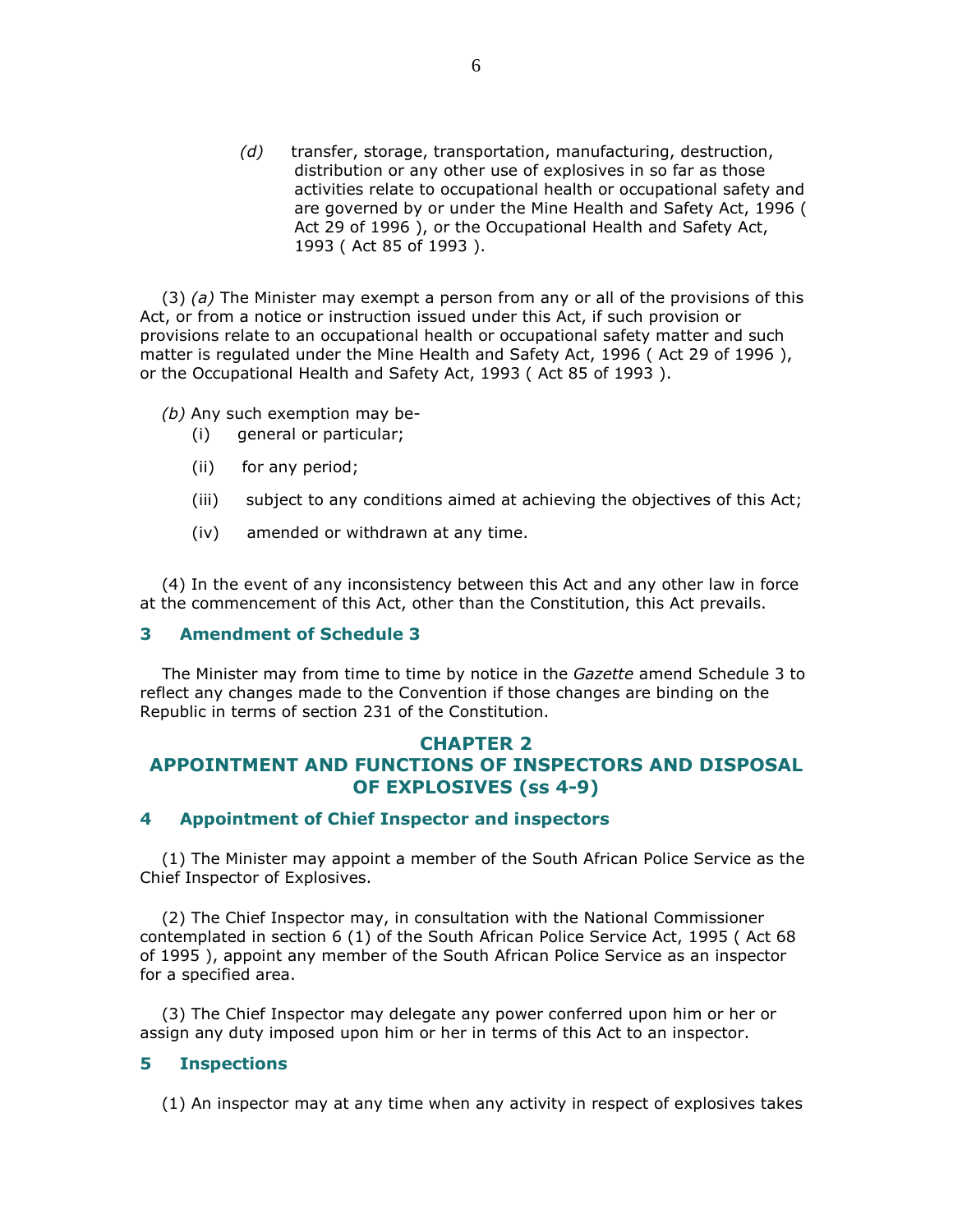place at an explosives manufacturing site, an explosives magazine or a place contemplated in section 14 (4) enter such site, magazine or place in order to-

- (a) inspect security arrangements at the site, magazine or place;
- (b) investigate compliance with this Act;
- (c) require the person in control of the site, magazine or place to produce any record, book or other document relating to safety and security at the site, magazine or place for inspection or for the purposes of obtaining copies thereof or extracts therefrom;
- (d) examine any explosive or other substance, material or related article found on or in the site, magazine or place; or
- (e) obtain a sample of any explosive or substance in or on the site, magazine or place for the purposes of analysis and testing.

 (2) The inspector must show proof of his or her identity and authority when requested to do so by the person in control of the site, magazine or place in question.

 (3) If, upon any inspection, an inspector discovers that any method of work, packing or storage that is being used is in contravention of this Act or is likely to endanger the safety and security of any person, the inspector may demand the immediate discontinuation of the method or may take such steps as may be necessary to ensure the safety and security of any person or property.

#### 6 Entry and search of premises

 (1) An inspector may, on the authority of a warrant issued in terms of subsection (2)-

- $(a)$  in order to obtain evidence, enter any premises where he or she has reason to believe that any provision of this Act has been or is being contravened;
- $(b)$  direct the person in control of or any person employed at the premises-
	- (i) to deliver any book, record or other document that pertains to the investigation and is in the possession or under the control of that person;
	- (ii) to furnish such information as he or she has with regard to the matter; or
	- (iii) to render such assistance as the inspector requires in order to enable him or her to perform his or her functions under this Act;
- (c) inspect any book, record or other document and make copies thereof or excerpts therefrom;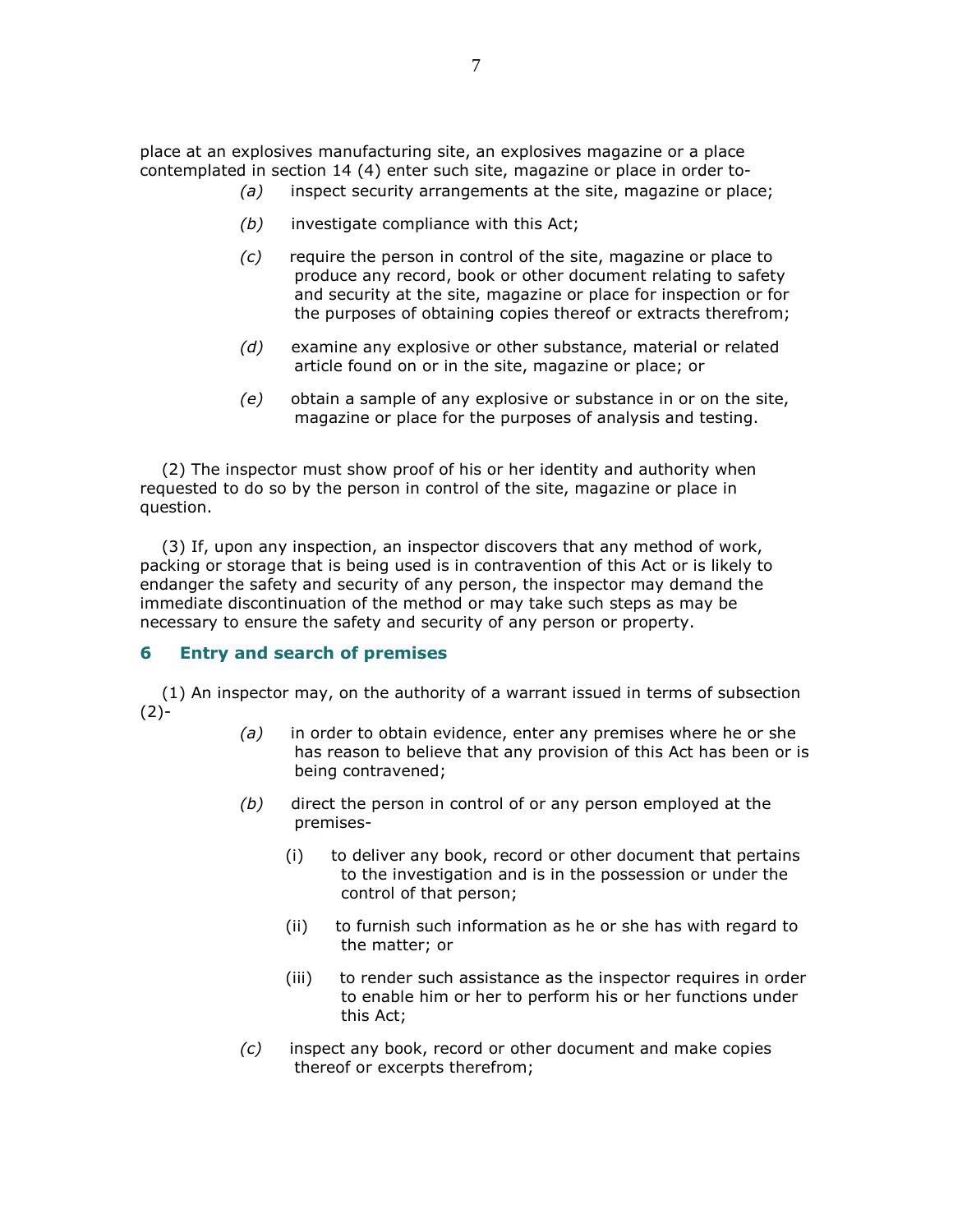- (d) examine any explosive or other material, substance or article found on the premises;
- (e) take samples of any explosive, material, substance or article for the purposes of testing, examination, analysis and classification;
- (f) seize any explosive, material, substance, book, article, record or other document which might be relevant to a prosecution under this Act and keep it in his or her custody, but the person from whom any book, record or document has been taken may, at his or her own expense and under supervision of the inspector, make copies thereof or excerpts therefrom.

 (2) A warrant referred to in subsection (1) must be issued by a magistrate or a judge of the High Court who has jurisdiction in the area where the premises in question are situated and may only be issued if it appears from information on oath or solemn declaration that there are reasonable grounds to believe that a provision of this Act has been or is being contravened and must specify which of the acts mentioned in subsection (1) may be performed by the inspector.

 (3) An inspector executing a warrant issued in terms of this section must immediately before commencing the execution-

- $(a)$  identify himself or herself to the person in control of the premises, if such person is present, and hand to such person a copy of the warrant or, if such person is not present, affix a copy to a prominent place on the premises; and
- $(b)$  on request supply such person with particulars of his or her authority to execute the warrant.

 (4) (a) An inspector may not enter upon or search any premises until he or she has audibly demanded admission to the premises and has notified the purpose of his or her entry, unless he or she is, on reasonable grounds, of the opinion that such demand and notification will defeat the purpose of the search.

(b) An inspector, on the authority of a warrant issued in terms of subsection  $(2)$ , may use such force as may reasonably be necessary to overcome resistance to his or her entry or search.

 $(c)$  Any entry and search in terms of this section may only be executed by day, unless the execution thereof by night is justifiable and necessary.

(5) A warrant contemplated in this section remains in force until-

- (a) it has been executed;
- $(b)$  it is cancelled by the person who issued it, or if such person is not available, by any person with similar authority;
- (c) one month from the date of its issue; or
- $(d)$  the purpose for which the warrant was issued no longer exists,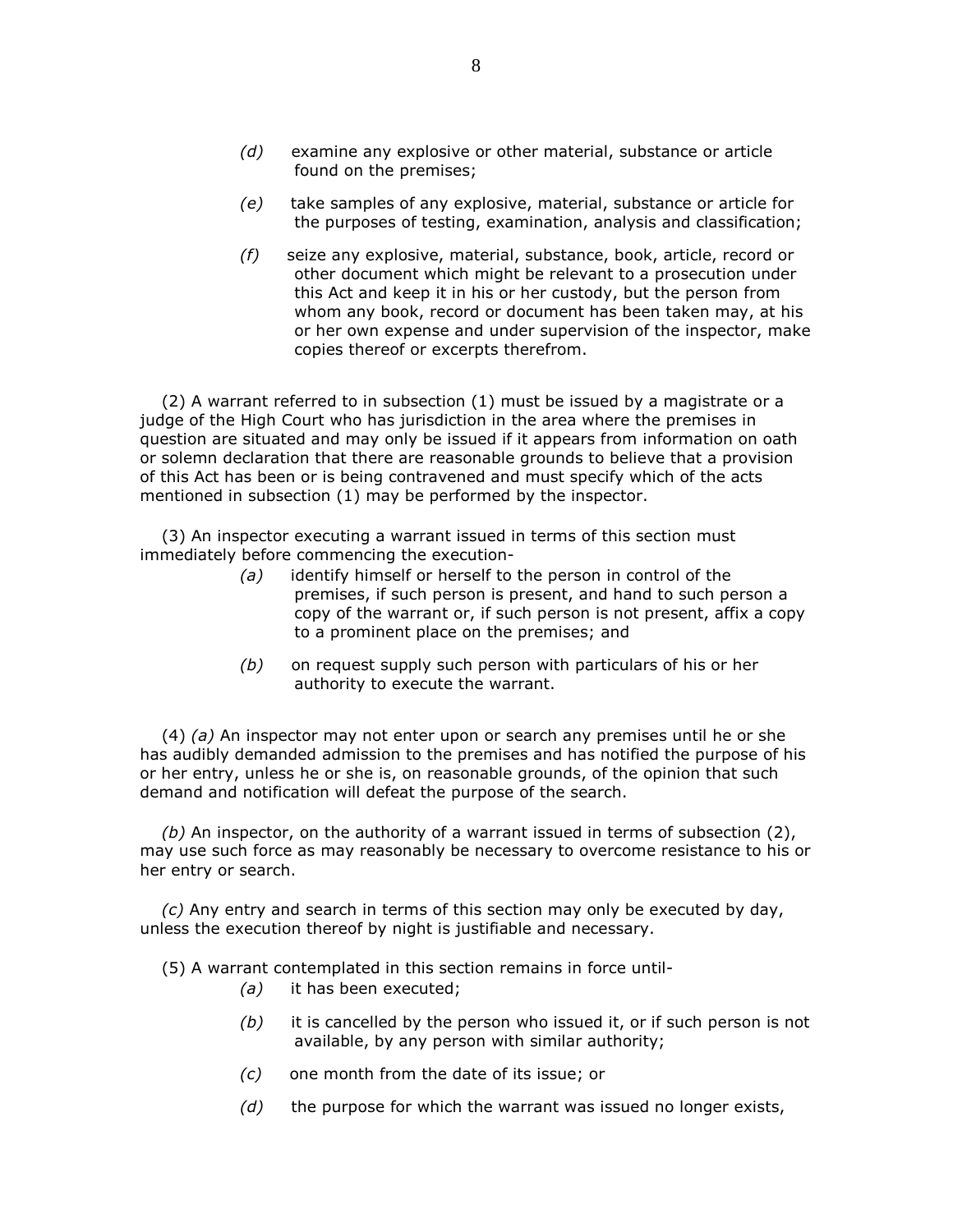whichever occurs first.

 (6) An inspector may without a warrant enter upon any premises and search for, seize and remove anything referred to in subsection (1) if-

- $(a)$  the person who is competent to do so consents to such entry, search, seizure and removal; or
- $(b)$  there are reasonable grounds to believe that-
	- (i) a warrant would be issued to the inspector if he or she applied for such warrant; and
	- (ii) the delay in obtaining such warrant would defeat the purpose of the search.

 (7) If, during the execution of a warrant or during a search in terms of this section, a person claims that an article or document found upon or in the premises in question contains privileged information and refuses the inspection of such article or document, the inspector may request the clerk of the court or Registrar of the High Court having jurisdiction to attach and remove that article or document for safe custody until a court of competent jurisdiction has made a ruling on the question as to whether or not the information in question is privileged.

(8) (a) Subject to paragraphs (b), (c), (d) and (e), any explosives seized in terms of this section must be dealt with as contemplated in Chapter 2 of the Criminal Procedure Act, 1977 ( Act 51 of 1977 ).

(b) If the explosives cannot be moved due to the large volume thereof, the inspector must ensure that the explosives are guarded until they are disposed of in terms of this Act or the Criminal Procedure Act, 1977 ( Act 51 of 1977 ).

(c) No person may interfere with explosives contemplated in paragraph  $(b)$ , unless authorised by the inspector.

(d) The explosives-

- (i) must be destroyed in accordance with section 8 if the explosives-
	- (aa) are declared unserviceable or unstable by the inspector; or
	- (bb) are dangerous and pose a threat to the safety and security of any person; or
- (ii) may be destroyed in accordance with section 8 if the criminal proceedings in respect of the explosives are not finalised within three months from the seizure of the explosives.

(e) Before any explosives are destroyed in terms of paragraph  $(d)$ , a person contemplated in section 212 (4) of the Criminal Procedure Act, 1977 ( Act 51 of 1977 ), may investigate the explosives in question and prepare an affidavit contemplated in that section.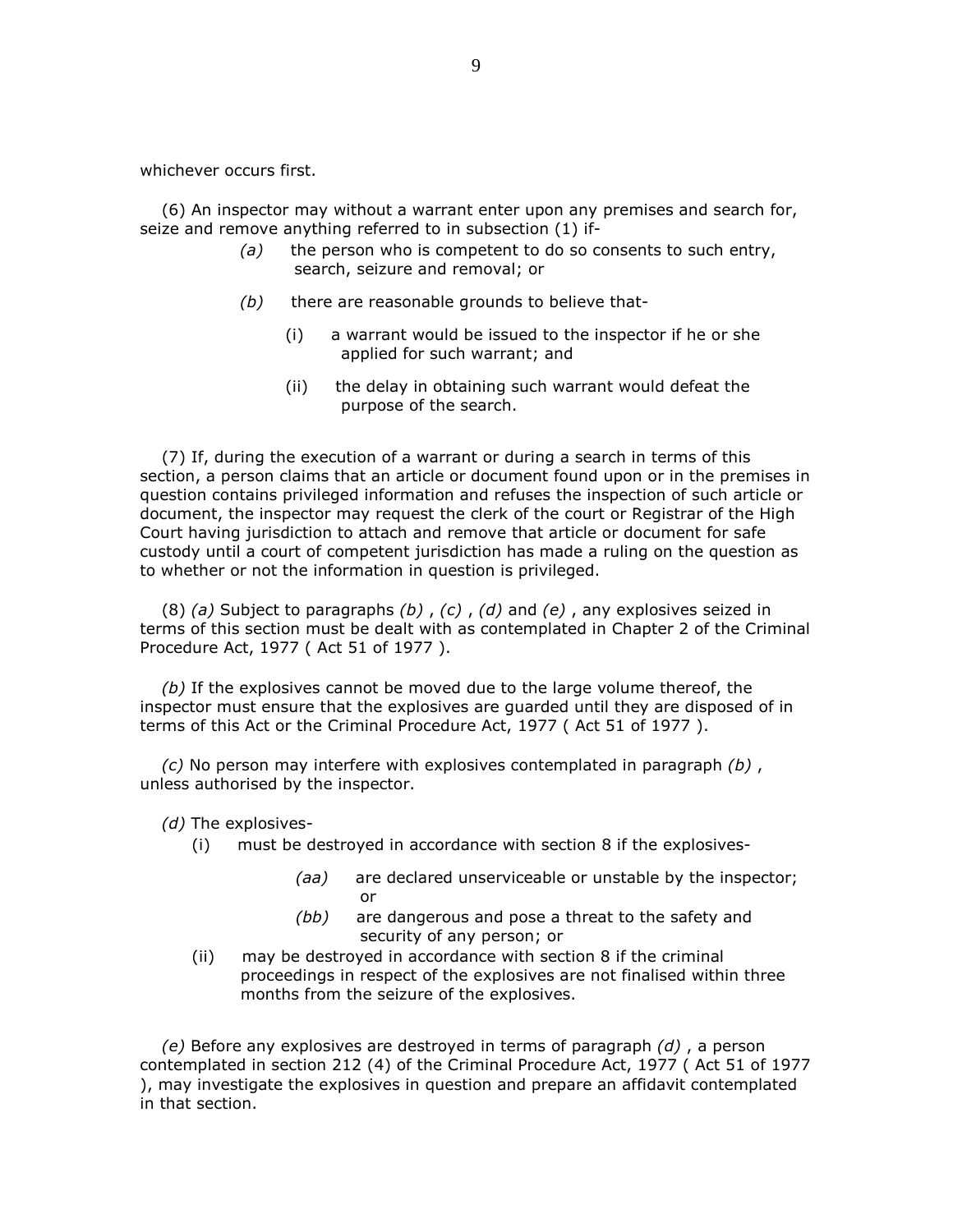## 7 Forfeiture

 If any explosives seized in terms of section 6 are forfeited to the State in terms of section 35 of the Criminal Procedure Act, 1977 ( Act 51 of 1977 ), the Chief Inspector may instruct that the explosives must be-

- (a) kept for research and developmental purposes;
- (b) sold to cover expenses incurred in the storing of the explosives pending the finalisation of the criminal proceedings; or
- (c) destroyed in accordance with section 8.

# 8 Destruction of explosives

 (1) Explosives may only be destroyed in accordance with such safe procedures as may be prescribed.

 (2) Subject to section 7, any inspector may order the destruction of any explosives forfeited to the State and the owner of the explosives is responsible for any reasonable expenses incurred in connection with the destruction of the explosives.

 (3) Any person who uses, keeps, transports or stores explosives in contravention of this Act is liable for any damage if the explosives are destroyed in terms of this section and if the damage is the result of the manner in which the person used, kept, transported or stored the explosives.

## 9 Prints and samples for investigation purposes

 (1) Any police official may without a warrant take the fingerprints, palm prints, footprints and bodily samples of a person or group of persons or may cause any such prints or samples to be taken, if there are reasonable grounds to-

- $(a)$  suspect that the person or that one or more of the persons in that group has committed an offence punishable with imprisonment for a period of five years or longer in terms of this Act; and
- $(b)$  believe that the prints or samples or the results of an examination thereof, will be of value in the investigation by excluding or including one or more of the persons as possible perpetrators of the offence.

 (2) The person who has control over prints or samples taken in terms of this section-

- $(a)$  may examine them for the purposes of the investigation of the relevant offence or cause them to be so examined; and
- $(b)$  must immediately destroy them when it is clear that they will not be of value as evidence.

 (3) Bodily samples to be taken from the body of a person may only be taken by a registered medical practitioner or a registered nurse.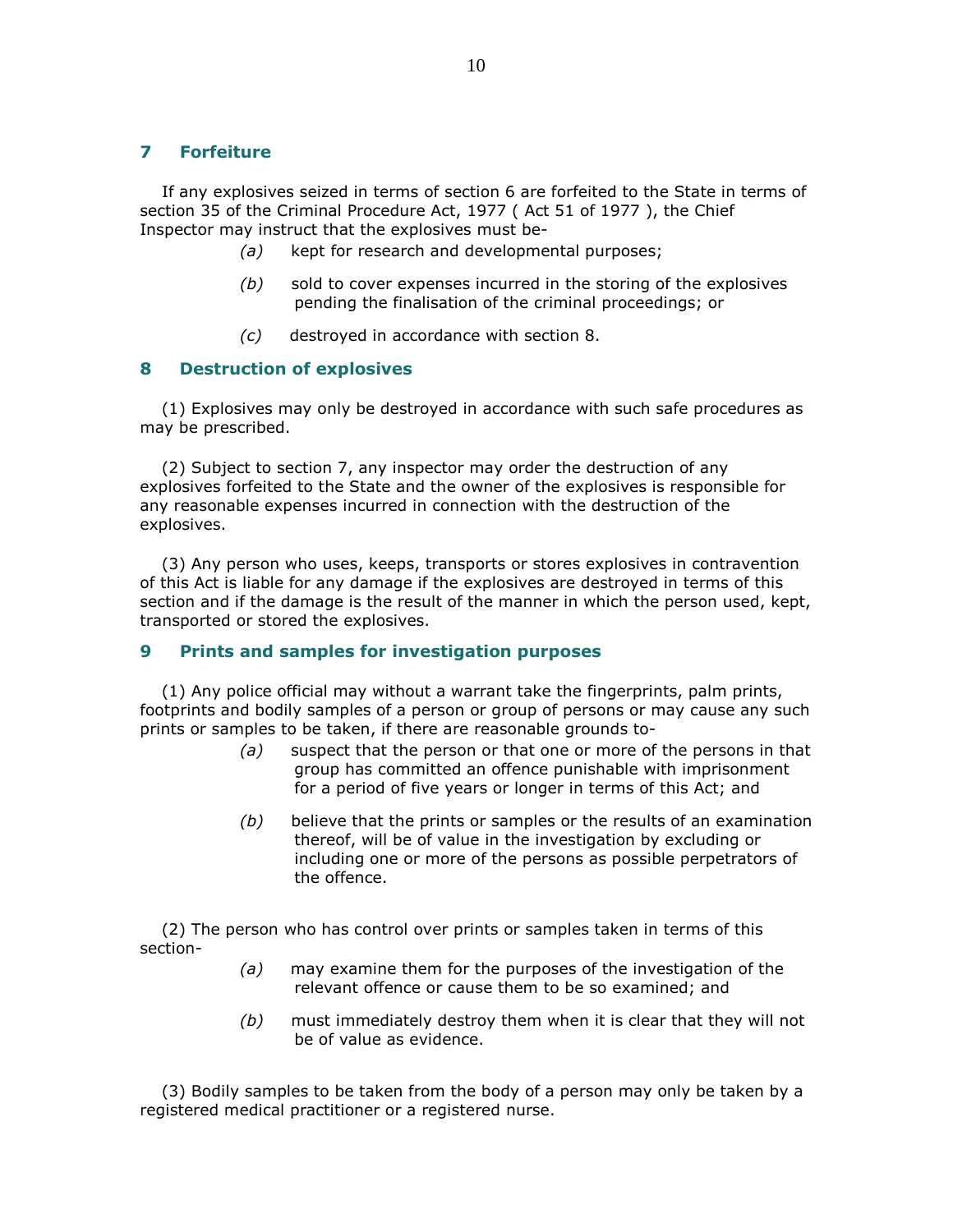(4) A police official may do such tests, or cause such tests to be done, as may be necessary to determine whether a person suspected of having handled or detonated an explosive has indeed handled or detonated an explosive.

## CHAPTER 3

# MANUFACTURE, DEALING, IMPORTATION, EXPORTATION AND PACKAGING OF EXPLOSIVES (ss 10-19)

#### 10 Keeping, storage, possession or transportation of explosives

 (1) No person may keep, store or be in possession of any explosives on any premises other than an explosives manufacturing site or an explosives magazine, unless the explosives are kept, stored or possessed in accordance with-

- $(a)$  the conditions of a permit issued by an inspector; and
- (b) any applicable regulation.

 (2) No person may transport any explosives unless the explosives are transported in accordance with-

- $(a)$  the conditions of a permit issued by an inspector; and
- (b) any applicable regulation.

 (3) No person may permit any contravention of this section on any premises owned or occupied by such person.

 $(4)$  (a) Any person who keeps, stores, possesses or transports explosives must inform the Chief Inspector or the inspector appointed for the area in question of any loss of explosives within 24 hours of the loss being discovered.

(b) The information required in terms of paragraph (a) and the manner in which such information must be given, must be prescribed.

 (c) The Chief Inspector must establish a database reflecting the information contemplated in paragraph  $(b)$ , and such information may be used by any person who requires such information for any legal purpose.

 $(5)$  (a) No person may enter any explosives manufacturing site, explosives magazine or any vehicle in which explosives are being conveyed without permission of the person in control of the site, magazine or vehicle.

(b) Any person found in contravention of paragraph  $(a)$  may forthwith be removed from the site, magazine or vehicle by any person employed at the site or magazine or the person in charge of the vehicle, as the case may be.

#### 11 Prohibition of transportation of explosives under certain conditions

 (1) In order to maintain public order or to protect life and property, the Minister may, by notice in the Gazette, prohibit the transportation of any explosives from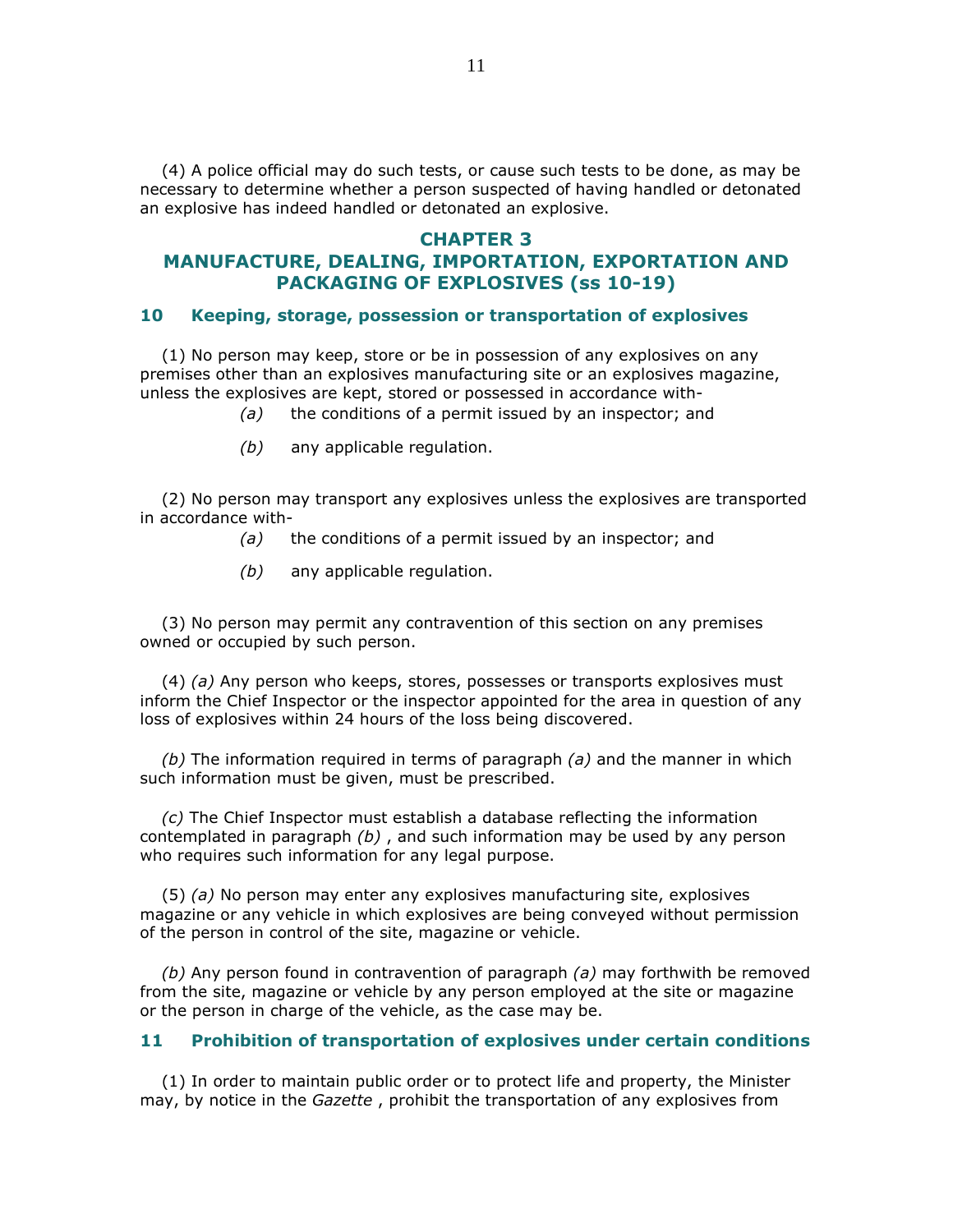any place to any other place in or outside the Republic, for such a period as may reasonably be necessary, except under such conditions as may be set out in the notice.

 (2) The Minister may similarly prohibit the storage, removal, possession or use of explosives within any particular area by any person or by specified categories of persons, and may limit or vary the conditions of any licences or permits held or issued under this Act.

## 12 Certificate in respect of explosives manufacturing site and licence for explosives magazine

 (1) Any person who wishes to build, erect or run an explosives manufacturing site on any premises must, in addition to the requirements of any other law, obtain a certificate from the Chief Inspector to the effect that the premises are suitable from a security point of view.

 (2) (a) Any person who wants to run a magazine for the storage of explosives must apply, in writing, for a licence to the Chief Inspector, who must determine-

- (i) whether the premises on which the magazine is situated or is to be erected, are suitable from a security point of view; and
- (ii) whether the applicant is a suitable person or if the applicant is a juristic person, whether the person designated by the juristic person to be in control of the magazine is a suitable person.

 (b) The Chief Inspector may issue the licence upon such conditions as he or she may deem fit, but must refuse to issue such a licence if the premises are unsuitable or the applicant or the designated person is not a suitable person to hold the licence in question.

(3) An applicant whose application is refused in terms of subsection (2) (b), may appeal against the decision in the prescribed manner.

(4) Any licence issued in terms of subsection (2)  $(b)$  or the conditions thereof may, upon application, be amended by the Chief Inspector if the safety and security of any person will not thereby be compromised.

 (5) (a) The Chief Inspector may revoke any licence issued in terms of subsection  $(2)$  (b) if he or she is satisfied that the holder thereof or the designated person is no longer a suitable person.

(b) The holder of a licence revoked in terms of paragraph  $(a)$  may lodge an appeal against the decision in the prescribed manner.

 $(c)$  Until an appeal has been decided, the licence must be deemed to have been suspended.

(6) Any licence issued under this section expires after such period as may be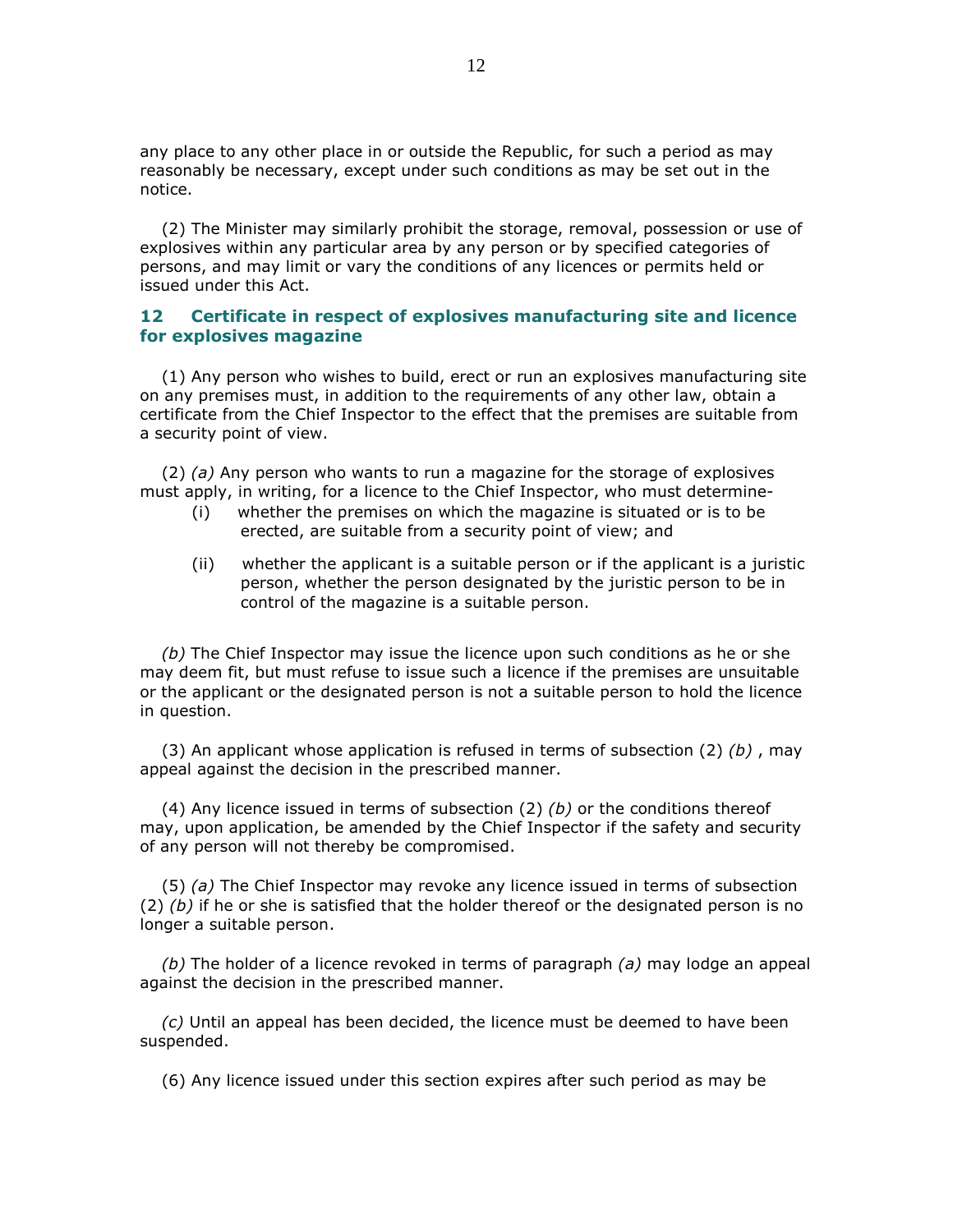prescribed and becomes invalid if the magazine in question is used for any purpose not provided for in the licence.

## 13 Licence to deal in explosives

 (1) No person may sell, deal in or act as a broker in respect of any authorised explosives unless he or she is in possession of a licence granted in terms of this Act.

 (2) Possession of a licence contemplated in subsection (1) does not entitle the licensee to exemption from holding any licence or permit which may be required in terms of any other law.

#### 14 Manufacturing of explosives

 (1) Subject to subsection (4), no person may manufacture, either wholly or in part, any authorised explosives in or on any premises other than an explosives manufacturing site.

 $(2)$  (a) No person may manufacture any unauthorised explosives unless they are manufactured for the purposes of research or development and in such quantities and under such conditions as the Chief Inspector permits in writing.

(b) No unauthorised explosives manufactured in terms of paragraph  $(a)$  may be sold.

(3) Unless it is done on a licensed explosives manufacturing site, no person may-

- (a) divide any explosives into their components, otherwise break down any explosives or remove any identification mark from any explosives;
- (b) make any unserviceable explosives fit for use; or
- (c) remake or rework any explosives.

 (4) The Chief Inspector may grant written permission, subject to applicable regulations and any conditions imposed by him or her in writing, to any person applying therefor in writing, to manufacture explosives-

- (a) on any premises where explosives are manufactured for testing;
- $(b)$  on any premises where such explosives as may be prescribed are prepared for immediate use;
- (c) at any tertiary educational institution for the purposes of training or instruction; or
- $(d)$  in any laboratory or testing facility registered with the Chief Inspector.

#### 15 Prohibition on use of explosives without permit

(1) No person may use any explosives unless he or she is-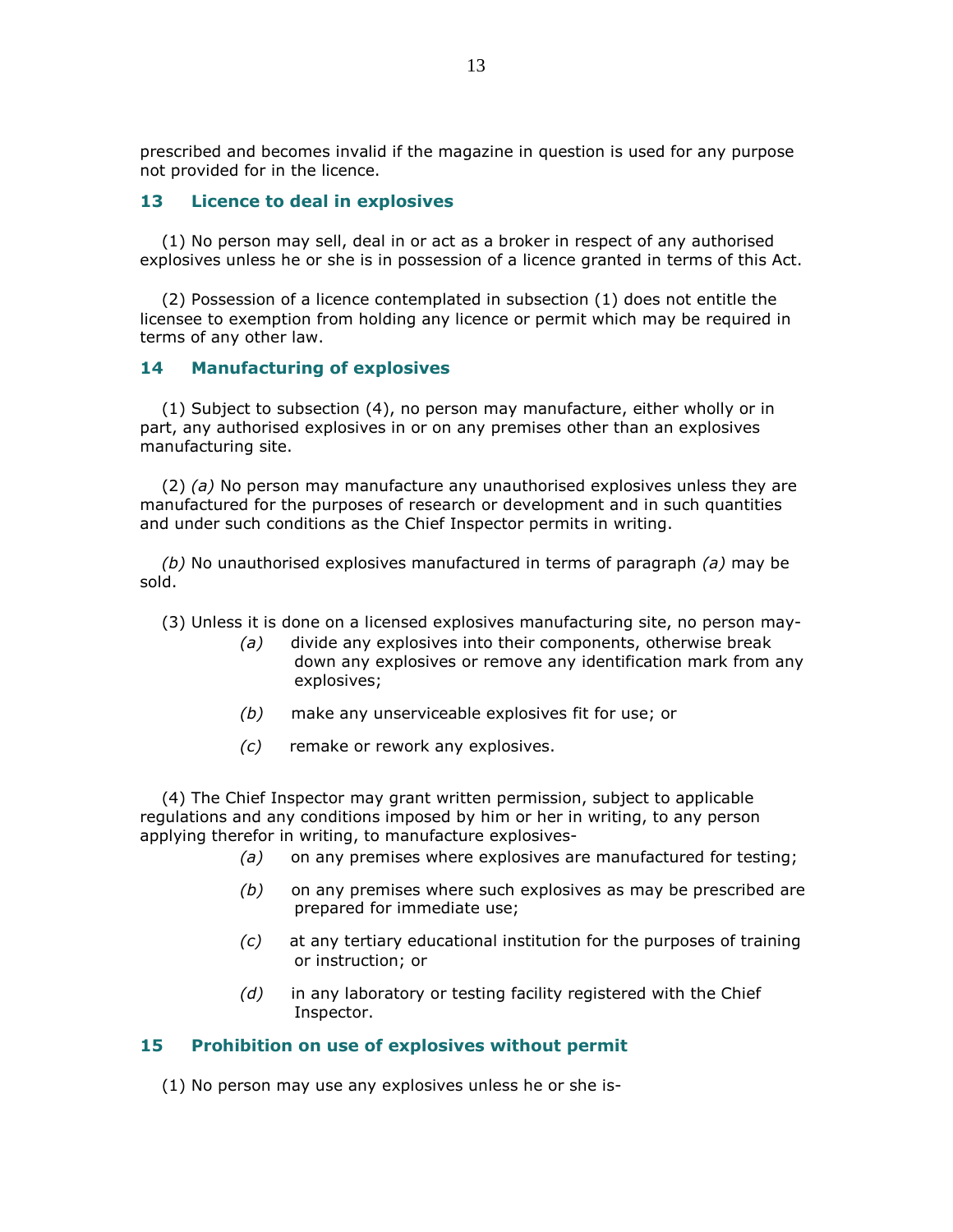- $(a)$  in possession of a permit authorising such use, issued by an inspector in the prescribed manner; or
- $(b)$  under the immediate and constant supervision of a person who is in possession of such a permit.

(2) (a) The Minister may by regulation or by notice in the Gazette exempt any person or any group of persons from obtaining a permit contemplated in subsection (1) if the exemption relates to the use of fireworks in celebration of a specified religious, cultural or traditional event.

(b) The Minister may limit the fireworks which may be used to any specified class and must specify the period for which the exemption is valid.

 (3) No permit may be issued under this section unless the applicant is a suitable person.

#### 16 Possession of imitation of explosives

 Any person who gives out or pretends that an imitation of an explosive is in fact an explosive is guilty of an offence.

#### 17 Importation and exportation of explosives

 No person may import explosives into or export authorised explosives from the Republic or cause any explosives to be imported into or authorised explosives to be exported from the Republic, unless-

- $(a)$  he or she is in possession of a permit issued by or under the authority of the Chief Inspector; and
- $(b)$  in the case of exportation, he or she is in possession of such an end-user certificate as may be prescribed.

#### 18 Packaging of explosives

 $(1)$  (a) Any explosives must be clearly identified in the prescribed manner with legible and visible identification marks and must be packed in such packaging material as may be prescribed.

(b) The Chief Inspector, in writing, may permit different packaging material if there are compelling reasons justifying the giving of such permission.

 (2) Any person manufacturing, transporting or importing any explosives must submit examples of the packaging material contemplated in subsection (1) to the Chief Inspector in the prescribed manner, and the Chief Inspector must create and maintain a database reflecting such information concerning the samples as may be prescribed.

#### 19 Prohibition in respect of unauthorised explosives

No person may export, transfer, sell or supply any unauthorised explosives.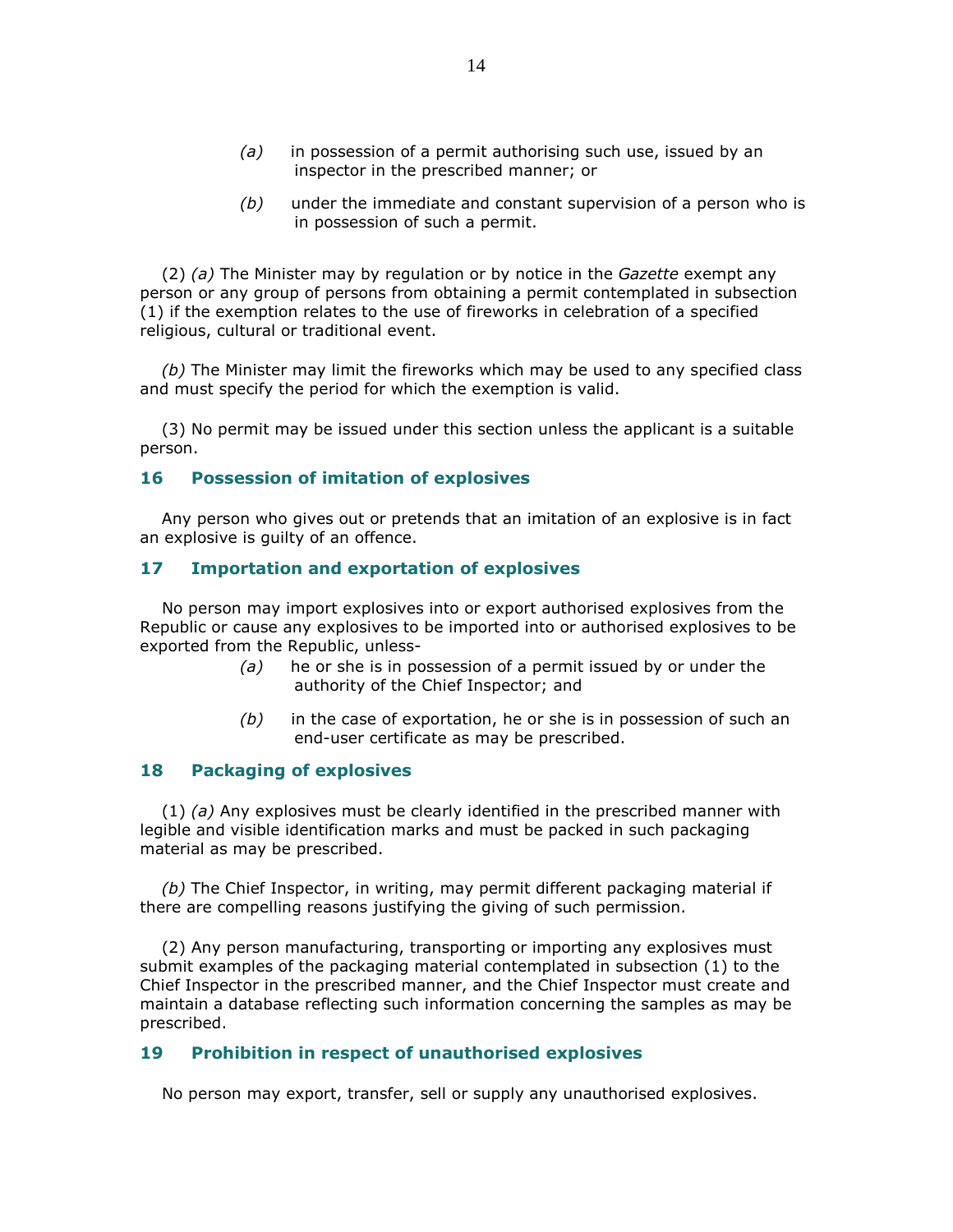# CHAPTER 4 RECORD KEEPING (ss 20-21)

#### 20 Database

 (1) Any person manufacturing explosives or importing explosives into the Republic must submit specimens of such explosives to the Forensic Science Laboratory of the South African Police Service in Pretoria in the prescribed manner from a date determined by the Minister in the Gazette.

 (2) The Head of the Forensic Science Laboratory, or a person designated by him or her, must create and maintain a database containing information concerning any explosives contemplated in subsection (1).

## 21 Record keeping

 Any person who holds a licence, a permit, a certificate or an authorisation in terms of this Act must keep a register in which such information as may be prescribed must be recorded.

# CHAPTER 5 ENDANGERING LIFE OR PROPERTY (s 22)

# 22 Endangering life or property

 (1) For the purposes of this section, 'explosion' includes a fire caused by explosives.

 (2) Any person who intentionally delivers, places, discharges, detonates or initiates explosives with intent to cause death or serious bodily injury to any other person or to damage or destroy any place, facility or system is guilty of an offence.

 (3) Any person who intentionally or negligently causes an explosion which endangers life or property is guilty of an offence.

(4) Any person who in any manner-

- $(a)$  threatens that he or she or any other person intends to cause an explosion or to place explosives in such a manner or at such a place that life or property is or might be endangered is guilty of an offence; or
- $(b)$  communicates false information, knowing it to be false, regarding any explosion or alleged explosion or explosives is guilty of an offence.

# CHAPTER 6 PRESUMPTIONS (ss 23-25)

#### 23 Presumption of possession of explosives under certain circumstances

(1) For the purposes of this section-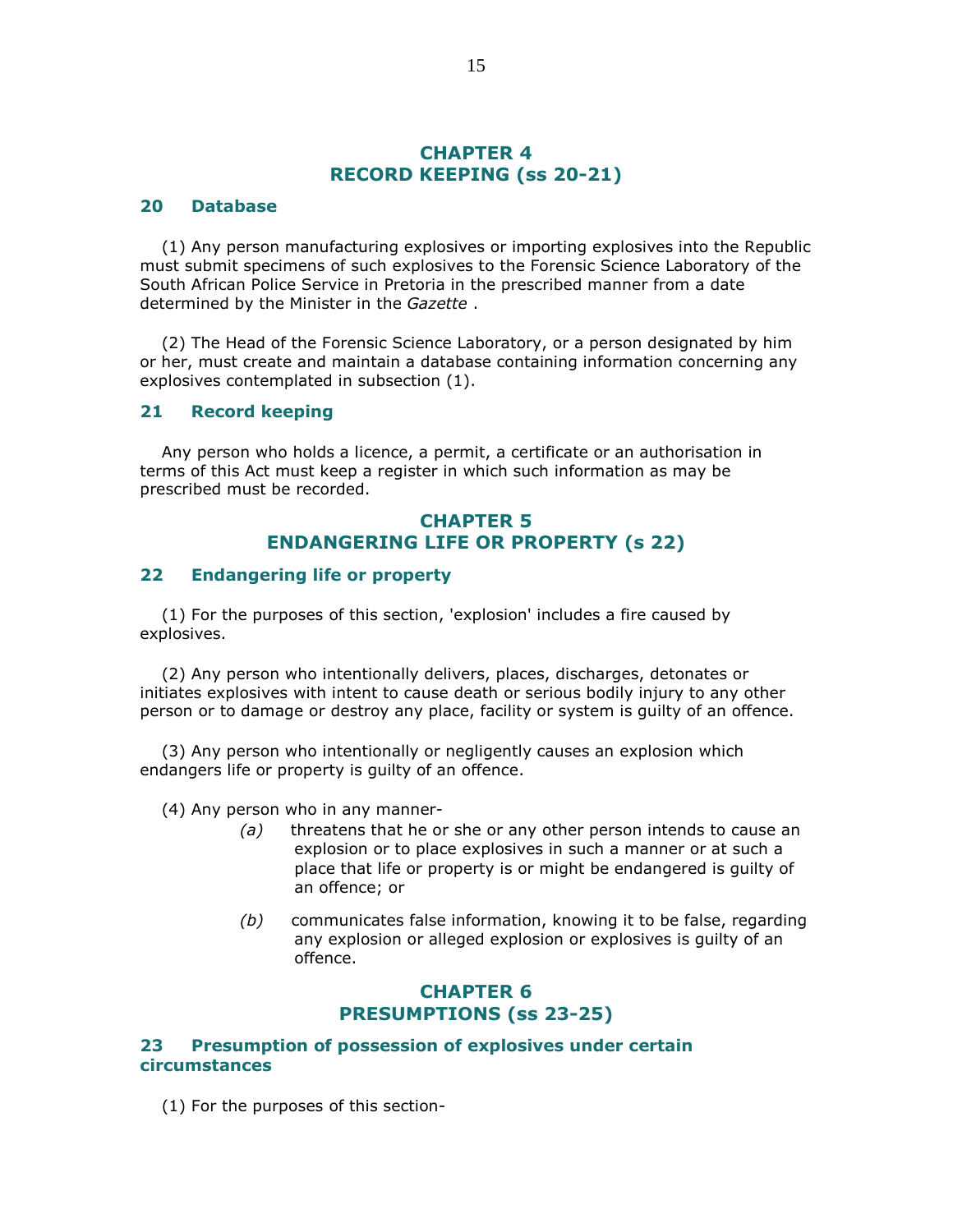- $(a)$  'explosives' includes any container, apparatus, instrument, incendiary device or any part thereof or article which contains any inflammable substance which has been adapted so that it can be used to cause an explosion or a fire; and
- $(b)$  **'residential premises'** does not include a hotel, a hostel or an apartment building, but includes a room or a suite in a hotel, a room in a hostel and an apartment in an apartment building.

 (2) Whenever a person is charged in terms of this Act with an offence of which the possession of explosives is an element and the State can show that, despite taking reasonable steps, it was not able with reasonable certainty to link the possession of the explosives to any other person, the following circumstances will, in the absence of evidence to the contrary which raises reasonable doubt, be sufficient evidence of possession by that person of the explosives where it is proved that the explosives were found-

- $(a)$  on residential premises and the person was, at the time-
	- (i) in control of such premises; and
	- (ii) over the age of 16 years and ordinarily resident on the premises;
- $(b)$  buried in or hidden on land used for residential purposes and the person was, at the time-
	- (i) employed to work on the land in or on which the explosives were found; and
	- (ii) over the age of 16 years;
- (c) on premises other than residential premises and the person was, at the time-
	- (i) in control of such premises; or
	- (ii) ordinarily employed on the premises; or
	- (iii) present in the immediate vicinity of the place on the premises where the explosives were found and the circumstances indicate that the explosives should have been visible to that person; or
	- (vi) in control of a locker, cupboard or other container within which the explosives were found;
- $(d)$  in or on a vehicle and the person was, at the time-
	- (i) the driver of the vehicle; or
	- (ii) the person in charge of the vehicle; or
	- (iii) in control of all the goods on the vehicle; or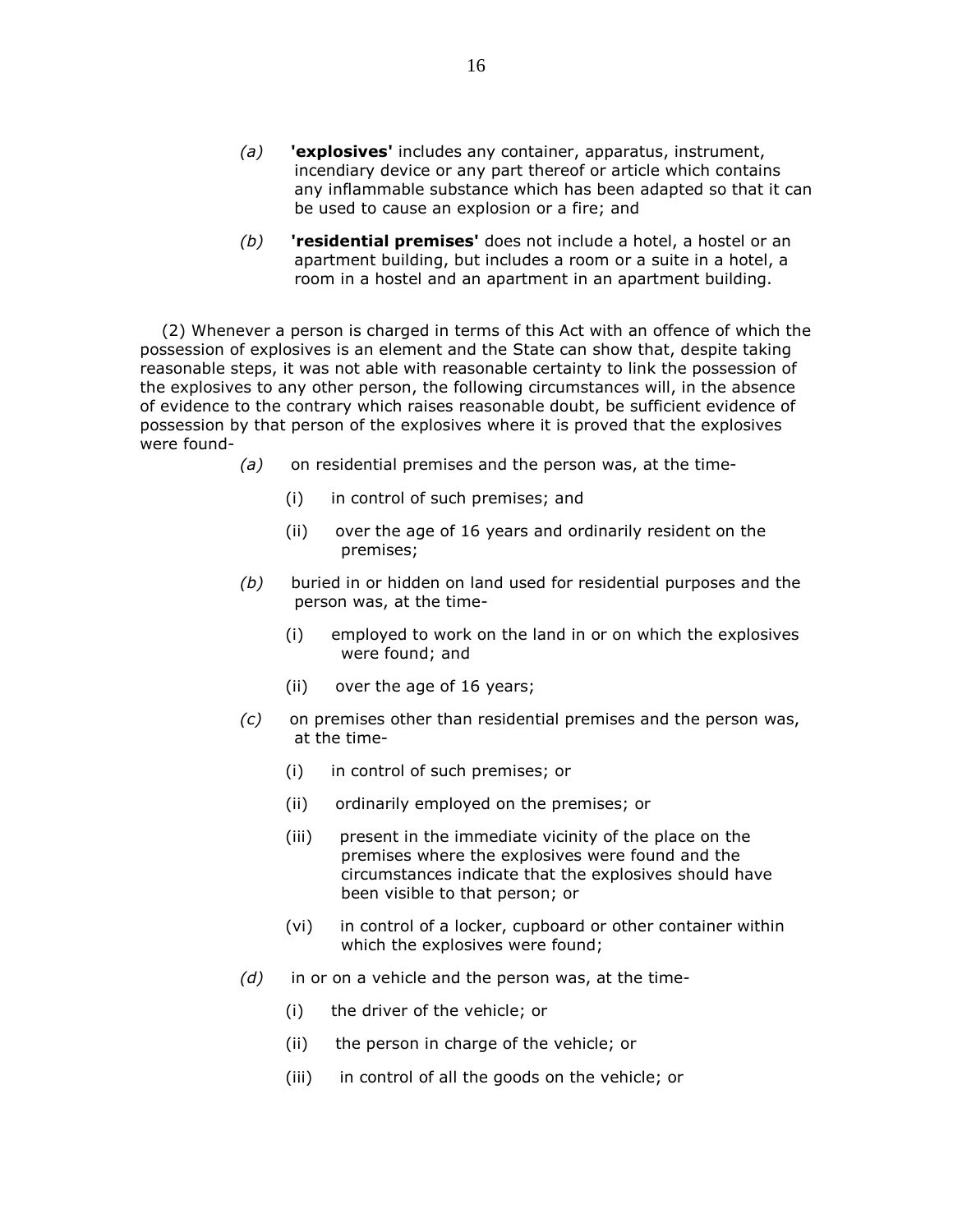- (iv) the consignor of goods in or among which the explosives were found; or
- (v) the only person who had access to the explosives; or
- (vi) the employer of the driver of the vehicle and present on the vehicle;
- (e) on any aircraft other than an aircraft which was used to convey passengers for gain, and the person was at the time-
	- (i) present on the aircraft and in charge of the aircraft; or
	- (ii) the employer of the person contemplated in subparagraph (i) and present on the aircraft; or
	- (iii) the consignor of goods in or among which the explosives were found;
- $(f)$  in the hold of an aircraft and the person was, at the time, the person in charge of the goods in the hold;
- $(g)$  in a place on an aircraft or a vessel-
	- (i) to which no-one besides the person has access; or
	- (ii) where the circumstances indicate that the explosives should have been visible to no-one besides the person; or
- $(h)$  on any vessel other than a vessel which was used to convey passengers for gain, and the person was, at the time-
	- (i) in charge of that vessel or that part of the vessel in which the explosives were found; or
	- (ii) ordinarily employed in the immediate vicinity of the place on the vessel where the explosives were found; or
	- (iii) in the cargo of a vessel and the person was, at the time-
		- (aa) in control of the cargo of the vessel; or
		- (bb) the consignor of any goods in or among which the explosives were found.

 (3) In any criminal proceedings against a person where it is alleged that such person has injured or killed another person or has damaged property belonging to another person, the following circumstances will, in the absence of evidence to the contrary which raises a reasonable doubt, be sufficient evidence that such a person participated in the injury, killing or damage, where it is proved that-

- $(a)$  the person was driving or was a passenger in a vehicle other than a vehicle designed or licensed to convey more than 20 passengers;
- $(b)$  an explosive was detonated from the vehicle while the person was driving or was a passenger in the vehicle; and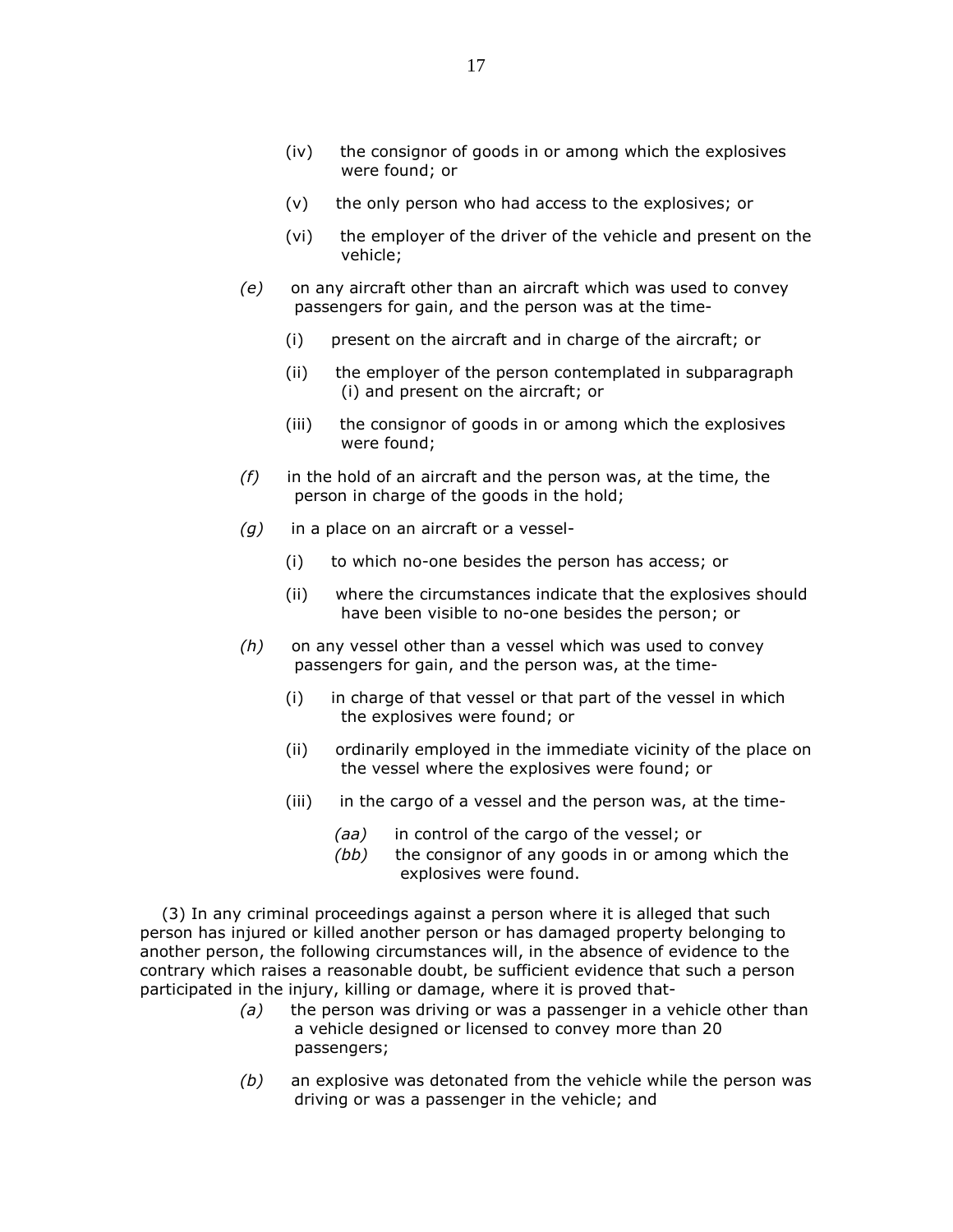$(c)$  as a result of such detonation, a person was injured or killed, or property was damaged.

## 24 Presumption relating to failure to report

 Whenever a person is charged with an offence in terms of this Act of failing to report the loss of explosives and it is proved that such a person was, at the time, the licensed or authorised possessor of the explosives alleged to have been lost, proof that the person has failed to produce such explosives within seven days of the request of an inspector to do so, will, in the absence of evidence to the contrary which raises reasonable doubt, be sufficient evidence that the explosives have been lost.

## 25 Presumption relating to failure to take reasonable steps

 Whenever a person is charged in terms of the Act with an offence of failing to take reasonable steps to ensure that no explosives are brought onto premises under his or her ownership or control in contravention of this Act, proof that such explosives were brought onto premises under his or her ownership or control in contravention of this Act, will, in the absence of evidence to the contrary which raises reasonable doubt, be sufficient evidence that he or she failed to take such reasonable steps.

# CHAPTER 7 PLASTIC EXPLOSIVES (ss 26-27)

## 26 Acts relating to unmarked plastic explosives

 (1) Notwithstanding any other provision in this Act but subject to subsection (3), no person may manufacture, import, transport, keep, store, possess, transfer, purchase, sell, supply or export any unmarked plastic explosives.

 $(2)$  (a) The marking of plastic explosives must be done in such a manner as to achieve homogeneous distribution in the finished product.

(b) The minimum concentration of a detection agent in the finished product at the time of manufacture must be in accordance with the Technical Annex to the Convention.

(3) Subsection (1) does not apply-

- (a) for 15 years after 8 May 1998 in respect of the transportation, keeping, storage, possession, transfer or transmission of any unmarked plastic explosives manufactured in, or imported into, the Republic before that date by or on behalf of an organ of state performing military or police functions; or
- $(b)$  in respect of the manufacture, importation, transportation, keeping, storage, possession, transfer, sale, supply or transmission of any unmarked plastic explosives in limited quantities as may be determined in writing by the Chief Inspector-
	- (i) solely for use in-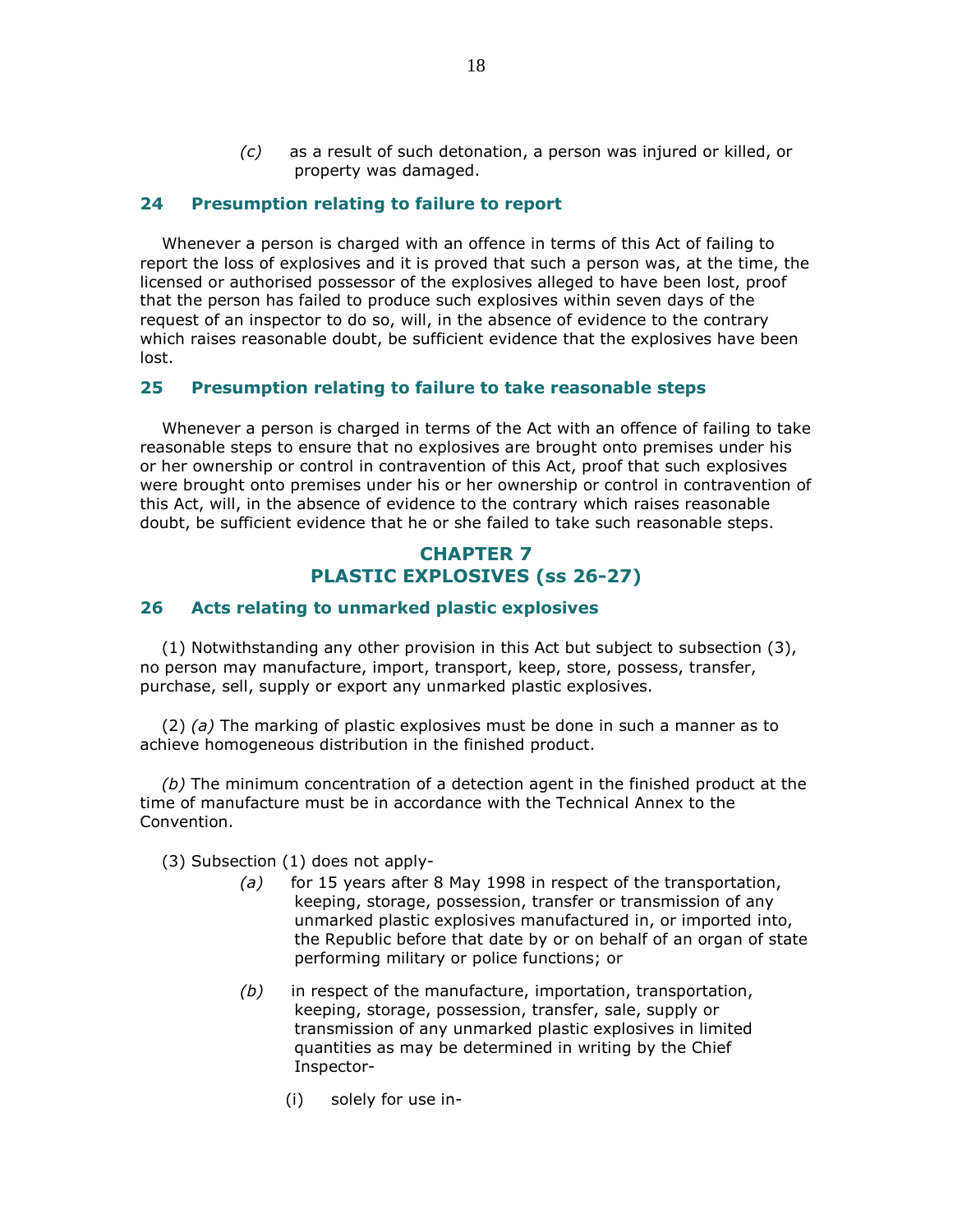- (aa) research into or development or testing of new or modified explosives;
- (bb) training in the detection of explosives; or
- (cc) the development or testing of equipment for the detection of explosives; or
- (ii) solely for forensic purposes,

and under such conditions as may be prescribed.

## 27 Information regarding plastic explosives

 (1) Any person must, within 30 days after obtaining possession of or control over any plastic explosives, inform the Chief Inspector in writing-

- (a) of the quantity of such plastic explosives;
- $(b)$  of the name of the manufacturer or importer thereof;
- (c) of any marks of identification thereon; and
- $(d)$  whether or not it is marked with a detection agent.

 (2) Subsection (1) does not apply to any member of the South African National Defence Force or the South African Police Service performing official military or police duties.

# CHAPTER 8

## OFFENCES, PENALTIES, JURISDICTION AND APPEALS (ss 28-32)

## 28 Offences

- (1) It is an offence to contravene or fail to comply with any-
	- (a) provision of this Act;
	- $(b)$  condition of a licence, permit or authorisation issued or granted by or under this Act; or
	- (c) provision, direction or requirement of a notice issued under this Act.
- (2) It is an offence to-
	- (a) falsely represent oneself as an inspector;
	- (b) wilfully obstruct or hinder any inspector in the exercise of the powers conferred upon him or her or in the performance of the duties assigned to him or her in terms of this Act;
	- (c) disobey any lawful order of an inspector, whether verbal or in writing; or
	- (d) wilfully give false information to an inspector.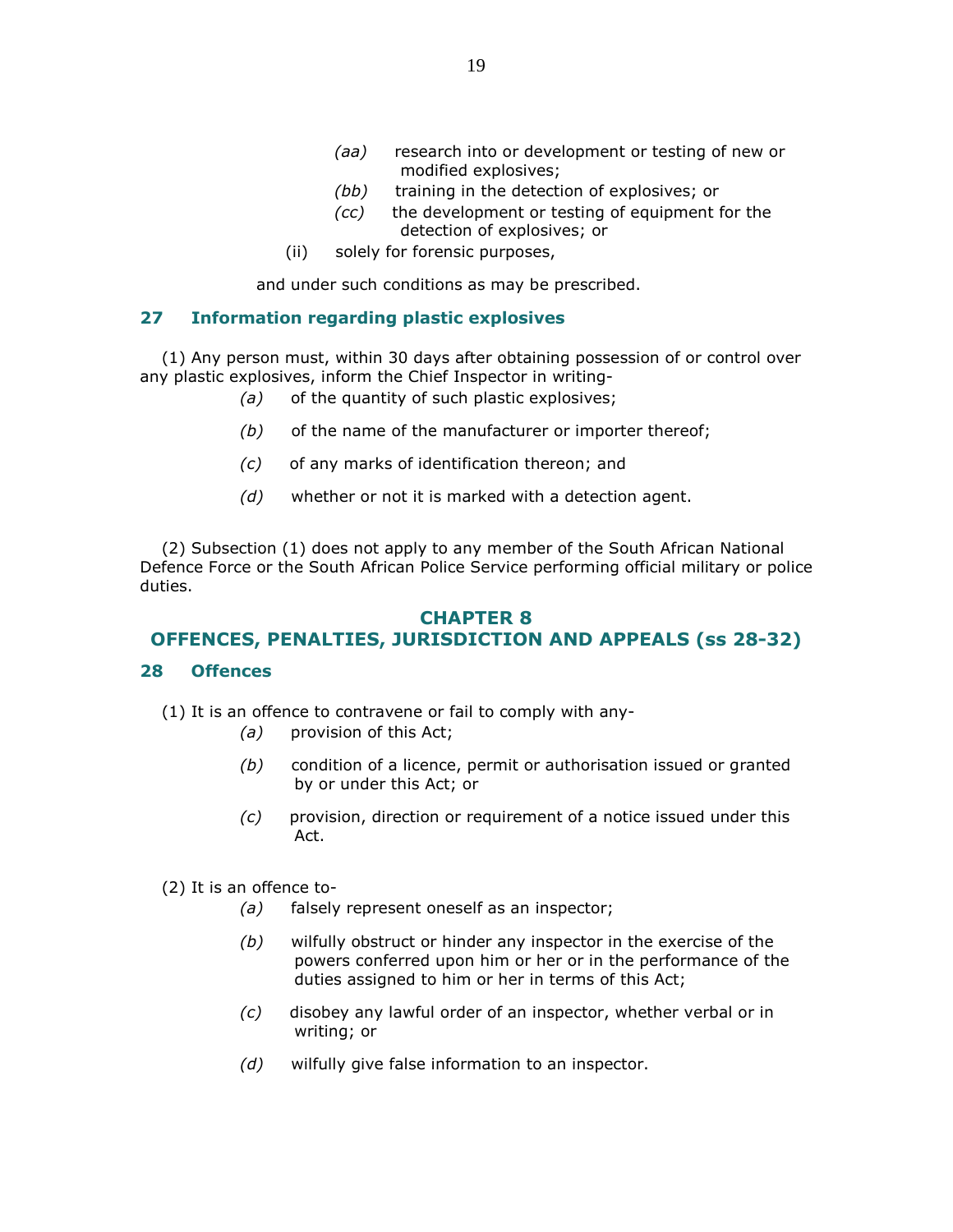(3) It is an offence for any person to-

- (a) create, distribute, produce or import or be in possession of a publication, whether in electronic or any other form, which contains methods for the synthesising of explosives; or
- $(b)$  obtain information with regard to the method for the synthesising of explosives,

unless the publication or information relates to the performance of any activity permitted by a licence, a permit, an authorisation or a permission issued or given to him or her in terms of this Act.

 (4) It is an offence for the owner or person in control of premises not to take reasonable steps to ensure that no explosives are brought onto the premises.

(5) (a) In the absence of evidence to the contrary which raises reasonable doubt, any person found in possession of explosives under such circumstances as to give rise to a reasonable suspicion that he or she intended to use the explosives for the purpose of injuring any person or damaging any property, is guilty of an offence.

(b) For the purposes of paragraph  $(a)$ , 'explosives' includes any container, apparatus, instrument, incendiary device or any part thereof or article which contains any inflammable substance which has been adapted so that it can be used to cause an explosion or a fire.

#### 29 Penalties

- (1) Any person convicted of a contravention of or a failure to comply with-
	- (a) section 22 (2), is liable to imprisonment for a period not exceeding 25 years;
	- (b) section 11 (1) or (2), 13 (1), 14 (1), (2) or (3), 15 (1) or 17, is liable, in the case of a-
		- (i) first offender, to imprisonment for a period not exceeding 15 years;
		- (ii) second offender, to imprisonment for a period not exceeding 20 years; and
		- (iii) third or subsequent offender, to imprisonment for a period not exceeding 25 years;
	- $(c)$  section 22 (3) or (4), where the-
		- (i) act or omission is wilful and death does not result therefrom, is liable to a fine or to imprisonment for a period not exceeding 15 years, or to both a fine and such imprisonment;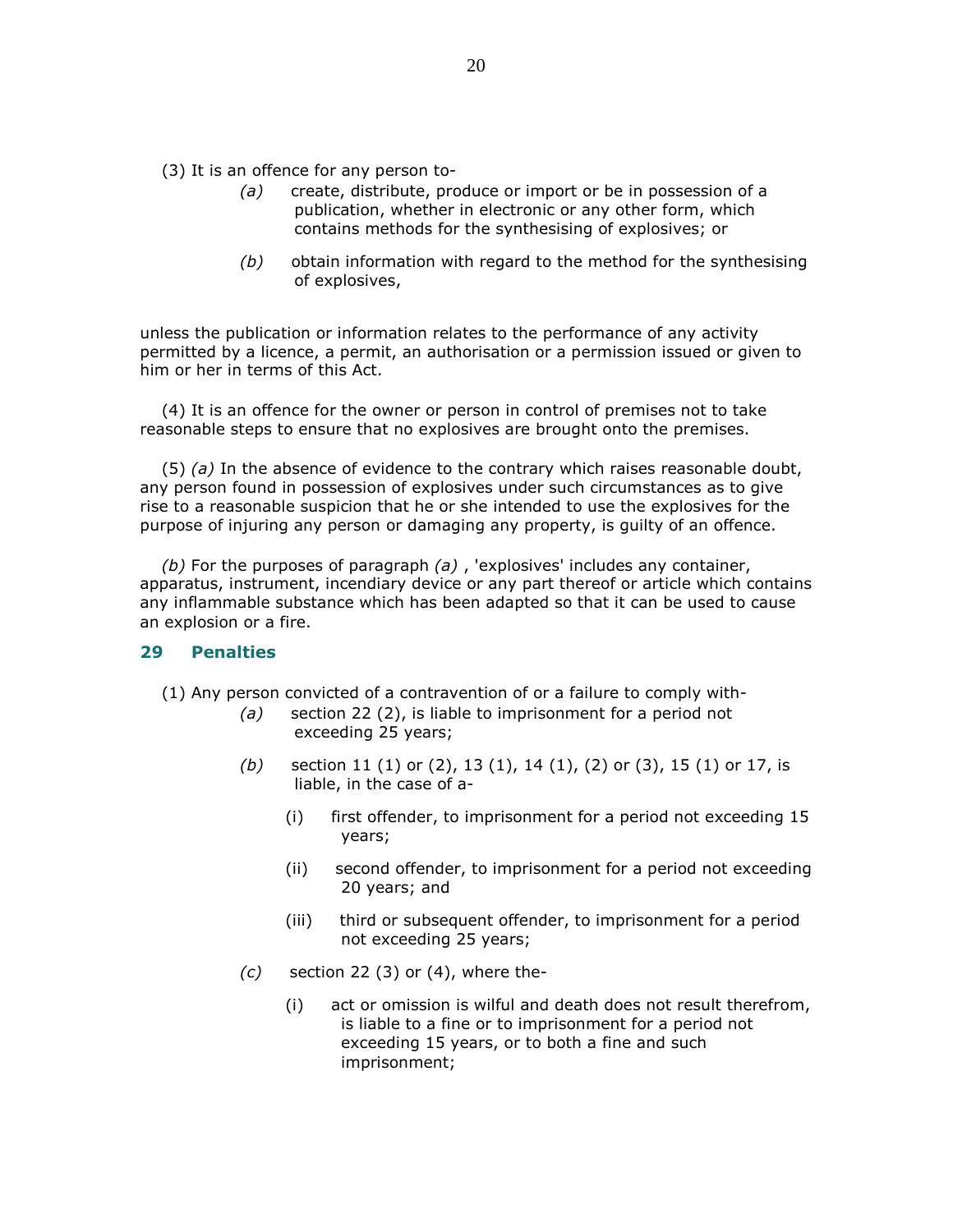- (ii) explosion is caused by a negligent act or omission and death results, is liable to a fine or to imprisonment for a period not exceeding 10 years, or to both a fine and such imprisonment;
- (iii) explosion is caused by a negligent act or omission and property or life is endangered, is liable to a fine or to imprisonment for a period not exceeding five years, or to both a fine and such imprisonment;
- (d) section 10 (1), (2), (3), (4) or (5), 16 or 28 (4) or (5) is liable to imprisonment for a period not exceeding 15 years;
- (e) section 19 or 28 (3) is liable to imprisonment for a period not exceeding 10 years; and
- (f) section 8 (1), 12 (1) or (2), 18 (1) or (2), 20 (1), 21, 26 (1) or (2), 27 (1) or 28 (2) (a), (b), (c) or (d) is liable to a fine or to imprisonment for a period not exceeding five years, or to both a fine and such imprisonment.
- (2) A court sentencing a person in terms of subsection (1) may declare-
	- (a) any explosives in respect of which the offence was committed to be forfeited to the State and may make any order with regard to the safekeeping and destruction of the explosives, including an order for payment of the cost of safekeeping and destruction, as the court may deem fit; and
	- $(b)$  any vehicle or instrument used for the purposes of or in connection with the commission of the offence to be forfeited to the State.

 (3) Section 35 of the Criminal Procedure Act, 1977 ( Act 51 of 1977 ), applies with the necessary changes to any forfeiture and disposal in terms of this section.

## 30 Declaration of persons as unfit to possess explosives

 (1) Unless the court determines otherwise, a person becomes unfit to possess explosives if convicted of-

- (a) the unlawful possession of explosives;
- (b) any crime or offence involving the unlawful use or handling of explosives, whether explosives were used or handled by that person or by another participant in that crime or offence;
- (c) an offence involving the failure to store explosives in accordance with the requirements of this Act;
- (d) an offence involving the negligent handling or loss of explosives while the explosives were in his or her possession;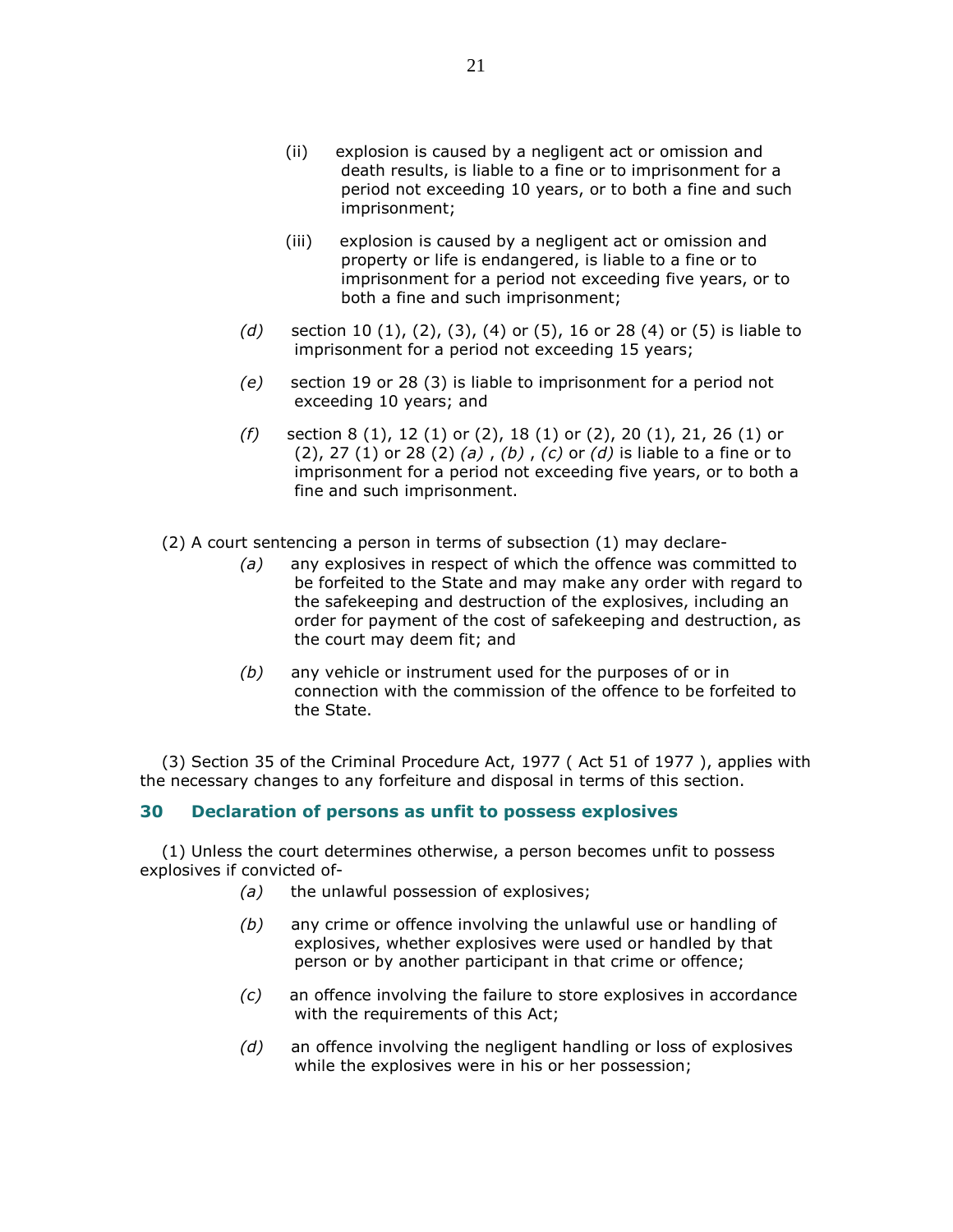- (e) an offence involving the handling of explosives while under the influence of any substance which has an intoxicating or narcotic effect;
- $(f)$  any other crime or offence in the commission of which explosives were used, whether the explosives were used or handled by that person or by another participant in the crime or offence;
- $(q)$  any offence involving violence, sexual abuse or dishonesty, for which the accused is sentenced to imprisonment without the option of a fine;
- (h) any other offence under or in terms of this Act in respect of which the accused is sentenced to imprisonment without the option of a fine;
- $(i)$  any offence involving physical or sexual abuse occurring in a domestic relationship as defined in section 1 of the Domestic Violence Act, 1998 ( Act 116 of 1998 );
- $(j)$  any offence involving the abuse of alcohol or drugs;
- $(k)$  any offence involving dealing in drugs;
- (l) any offence in terms of the Domestic Violence Act, 1998 ( Act 116 of 1998 ), in respect of which the accused is sentenced to imprisonment without the option of a fine;
- (m) any offence in terms of the Firearms Control Act, 2000 (Act 60 of 2000 ), in respect of which the accused is sentenced to imprisonment without the option of a fine;
- $(n)$  any offence involving sabotage, terrorism, public violence, arson, intimidation, rape or compelled rape as contemplated in section 3 or 4 of the Criminal Law (Sexual Offences and Related Matters) Amendment Act, 2007, respectively, kidnapping or child stealing; or

[Para. (n) substituted by s. 68 of Act 32 of 2007.]

 (o) any conspiracy, incitement or attempt to commit an offence referred to above.

 $(2)$  (a) A court which convicts a person of an offence referred to in Schedule 2 and which is not an offence contemplated in subsection (1), must enquire and determine whether that person is unfit to possess explosives.

(b) If a court, acting in terms of paragraph  $(a)$ , determines that a person is unfit to possess explosives, it must make a declaration to that effect.

 (3) If a person becomes unfit to possess explosives or is declared unfit to possess explosives in terms of subsection  $(1)$  or  $(2)$ , as the case may be, the relevant court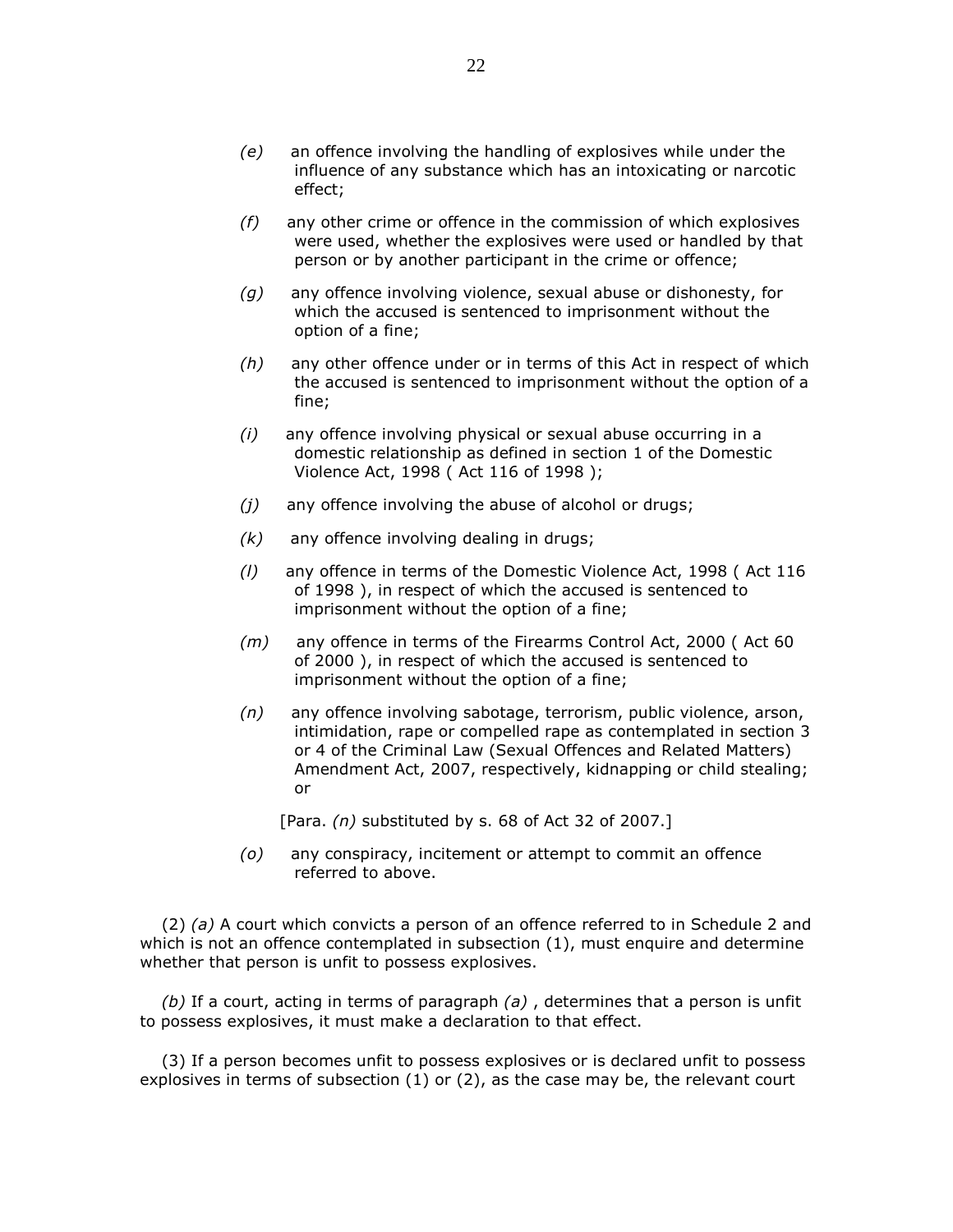must notify the Chief Inspector in writing of the person's unfitness and the notification must be accompanied by an order for the search and seizure of-

- $(a)$  all certificates, licences and permits issued to the person in terms of this Act; and
- $(b)$  all explosives in the person's possession.

## 31 Jurisdiction

 A court of a regional division as contemplated in section 89 (2) of the Magistrates' Courts Act, 1944 ( Act 32 of 1944 ), may impose any penalty in terms of this Act, despite anything to the contrary contained in any other law.

# 32 Appeals

 (1) Where any person is not satisfied with a decision or instruction given by an inspector, he or she may, within 14 days, lodge a written appeal with the Chief Inspector or his or her delegate, who must take action as soon as possible.

 (2) A person contemplated in subsection (1) must submit a written statement to the Chief Inspector or his or her delegate setting out the grounds upon which the appeal is based.

 (3) Where any person is not satisfied with a decision or instruction given by the Chief Inspector or his or her delegate, he or she may, within 30 days, lodge a written appeal with an appeal board established by the Minister in the prescribed manner.

 (4) Until any appeal has been decided in terms of this section, the decision or instruction, as the case may be, must be deemed to have been validly made or given.

# CHAPTER 9 REGULATIONS (s 33)

#### 33 Regulations

(1) The Minister may make regulations regarding-

- $(a)$  anything which may or must be prescribed in terms of this Act;
- $(b)$  the use, disposal and destruction of explosives;
- (c) the construction of explosives magazines;
- $(d)$  the conditions under which the manufacture of explosives other than in a licensed explosives manufacturing site may be carried out;
- (e) the storage of explosives;
- $(f)$  the classification, composition, testing and analysis of explosives;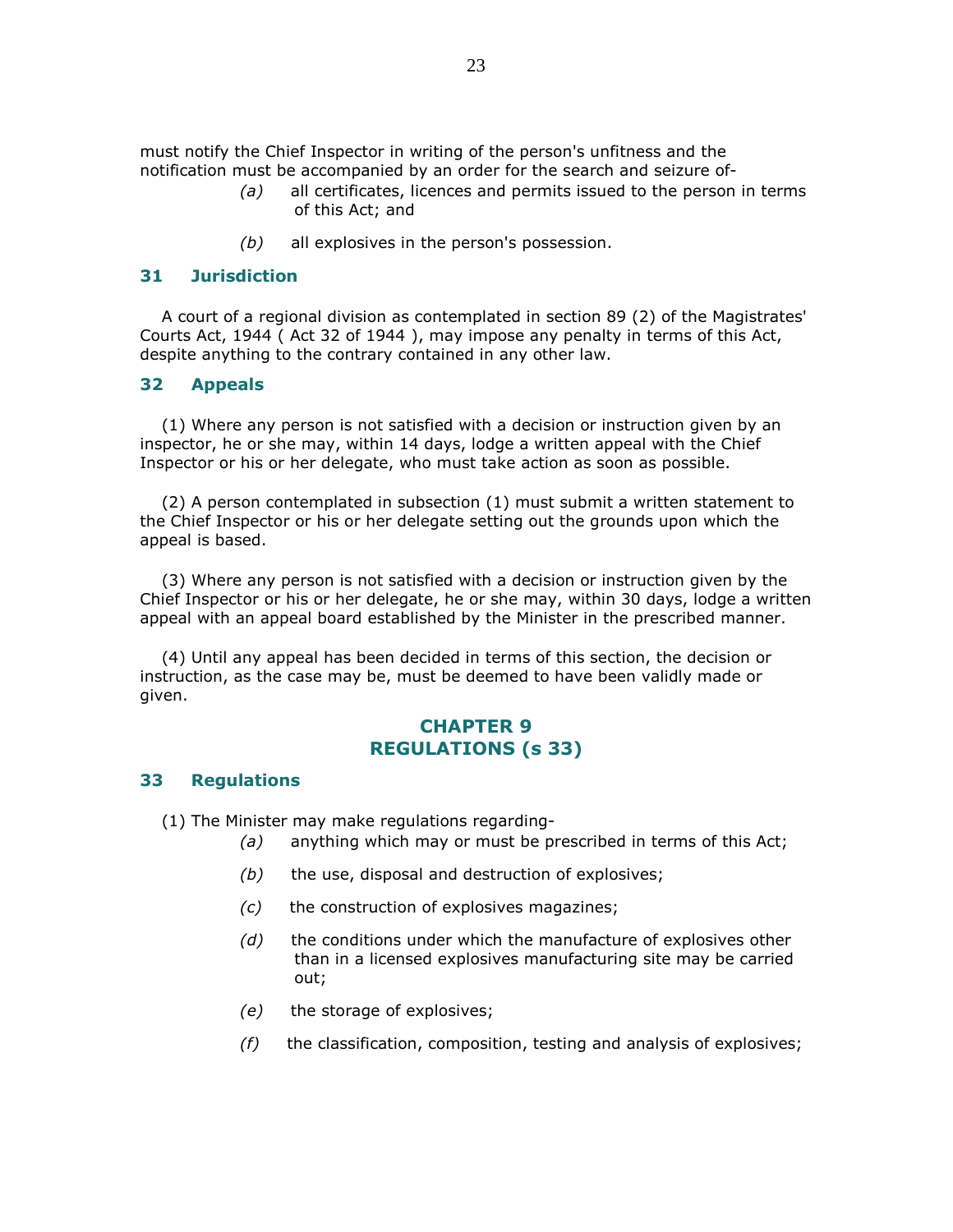- $(g)$  the grant, cancellation and suspension of any permit or licence mentioned in this Act and the period for which any such permit or licence may be issued;
- $(h)$  the packaging, transport, importation, exportation and transhipment of explosives, and the landing and handling of explosives in ports, harbours, airports and other places of entry or exit;
- $(i)$  the prohibition of the transportation of explosives or the use for the transportation thereof of any means of transport except under authority of a permit issued by an inspector, the grant, cancellation and suspension of any such permit and the period for which any such permit may be issued;
- $(i)$  the issuing of a licence and an end-user certificate to a dealer or broker in explosives, the conditions of any such licence, the restrictions which may be placed upon the sale or disposal of explosives to particular persons and the quantity of any explosives which may be purchased by any person or company under a permit issued by an inspector;
- $(k)$  the inquiry into the circumstances of explosions, including fires caused or suspected to have been caused by explosives, endangering or causing death or injury to persons or damage to property, and the giving of notice of all such explosions;
- $(l)$  the prevention of trespassing in or upon an explosives manufacturing site or an explosives magazine or other place where explosives are kept;
- $(m)$  determining fees or tariffs payable for any permit, licence or authorisation in terms of this Act;
- $(n)$  the statistics which manufacturers and dealers may be called upon to supply;
- (o) the restricting of the sale and use of fireworks, excluding organised fireworks displays, to certain periods or days;
- $(p)$  the establishment and functions of an appeal board;
- $(q)$  any matter pertaining to record keeping;
- $(r)$  the disposal of forfeited explosives; and
- $(s)$  any other matter which must be regulated for the protection of life and property against explosions or for the achievement of the objects of this Act.

 (2) Regulations made under subsection (1) may provide for penalties for a contravention thereof or failure to comply therewith, which penalties may not exceed a fine or imprisonment for a period of five years, and they may also provide that any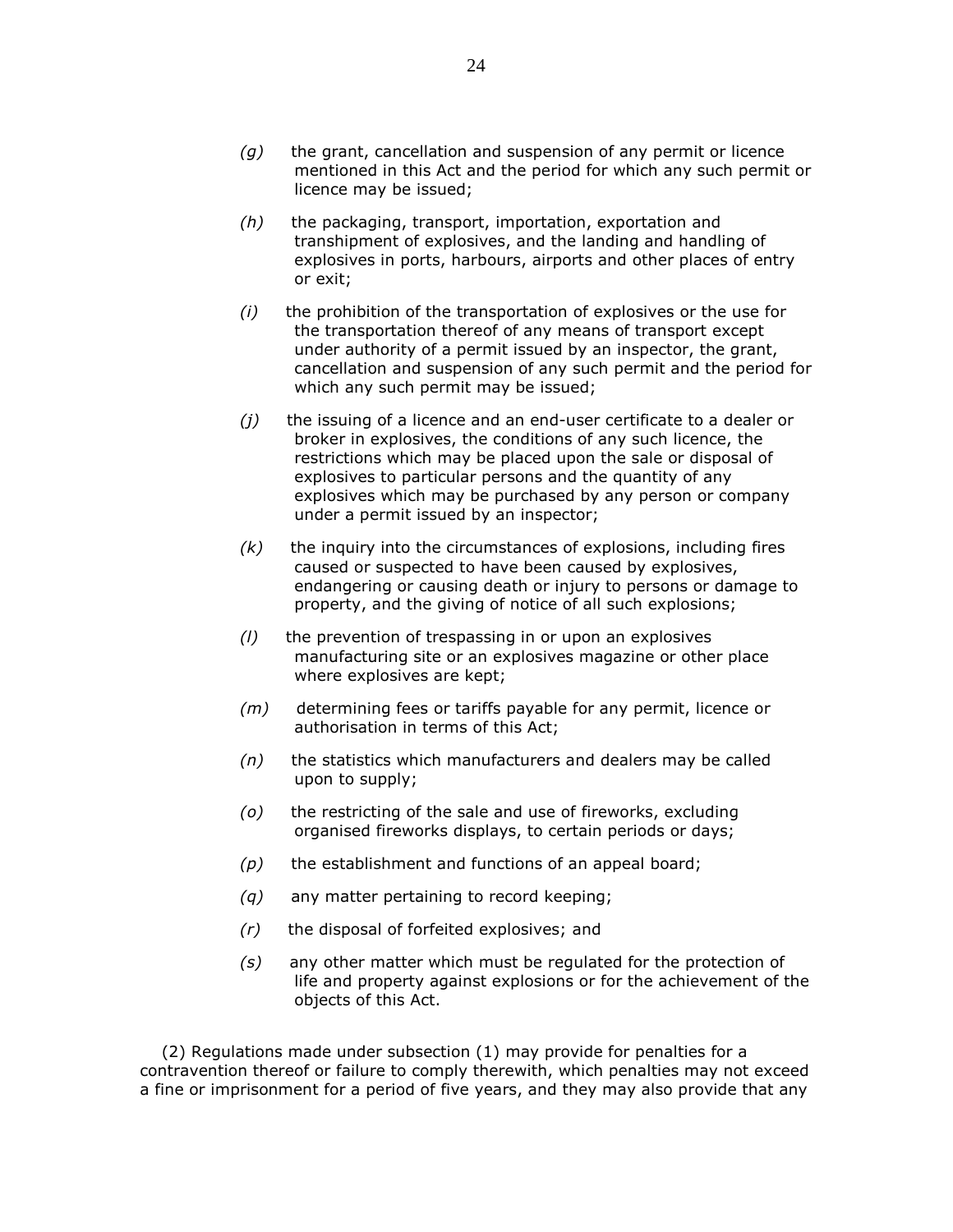explosives in respect of which the contravention or non-compliance has taken place must be forfeited and destroyed.

 (3) Such regulations may also prescribe daily penalties for a continuing contravention or non-compliance or increased penalties for a second or subsequent contravention or non-compliance, subject to the maxima mentioned in subsection (2).

# CHAPTER 10 REPEAL OF LAWS, AND SAVING (ss 34-35)

# 34 Repeal of laws, and saving

 (1) Subject to subsection (2), the laws mentioned in Schedule 1 are hereby repealed.

 (2) Any proclamation, regulation, notice, approval, authority, licence, permit, certificate or document issued, made, given or granted and any other action taken under any provision of a law repealed by this Act, must be regarded as having been issued, made, given, granted or taken under the corresponding provision of this Act.

#### 35 Short title and commencement

 This Act is called the Explosives Act, 2003, and comes into operation on a date fixed by the President by proclamation in the Gazette.

# Schedule 1 LAWS REPEALED (Section 24)

| Number and year of law Short title |                                                               | <b>Extent of repeal</b> |  |
|------------------------------------|---------------------------------------------------------------|-------------------------|--|
|                                    |                                                               |                         |  |
| Act 26 of 1956                     | Explosives Act, 1956                                          | The whole.              |  |
| Act 79 of 1962                     | Explosives Amendment Act, 1962                                | The whole.              |  |
| Act 21 of 1963                     | Explosives Amendment Act, 1963                                | The whole.              |  |
| Act 46 of 1964                     | Mines and Works and Explosives Amendment Act, 1964 The whole. |                         |  |
| Act 20 of 1965                     | Explosives Amendment Act, 1965                                | The whole.              |  |
| Act 12 of 1967                     | Explosives Amendment Act, 1967                                | The whole.              |  |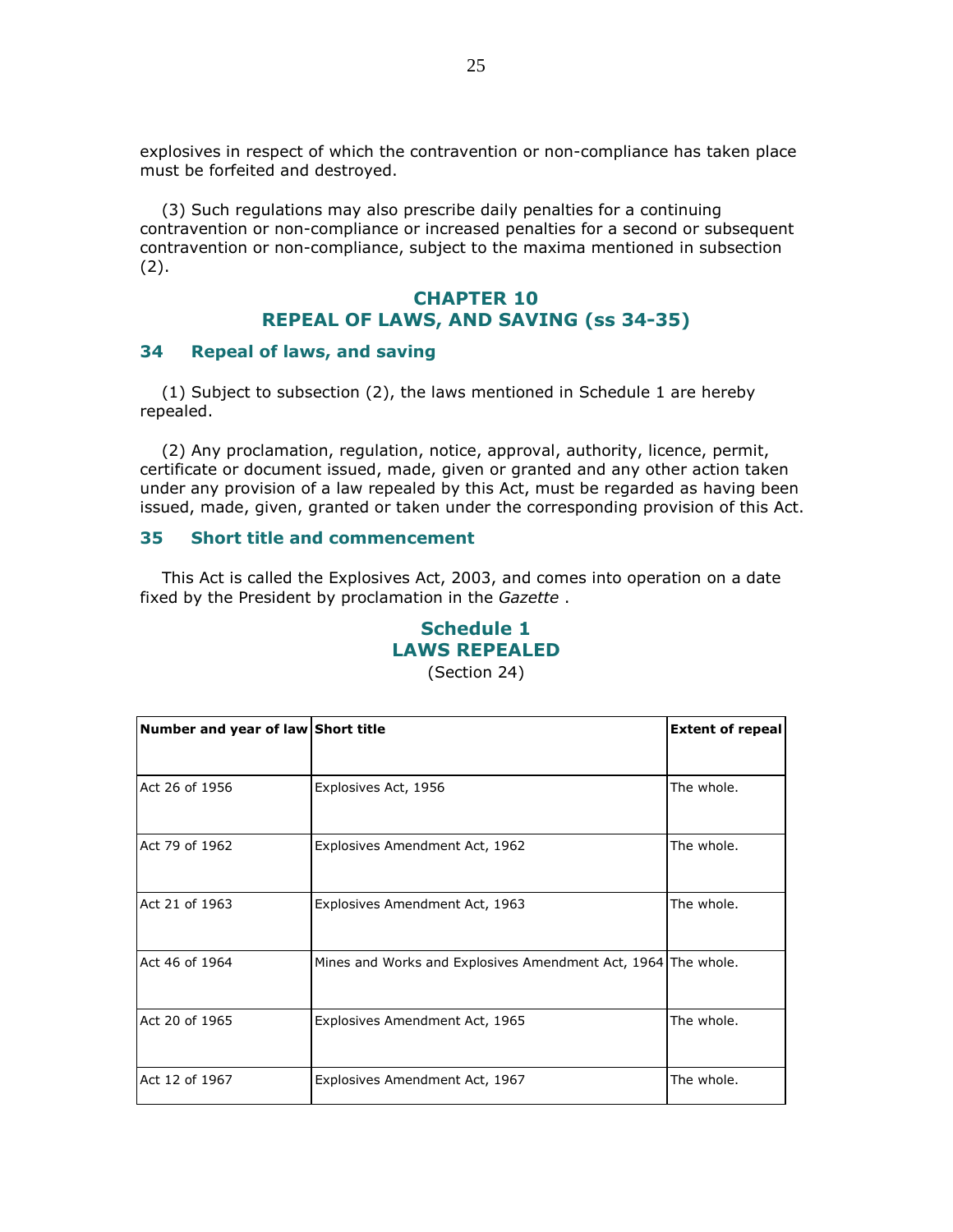| Act 74 of 1972  | Explosives Amendment Act, 1972 | The whole. |
|-----------------|--------------------------------|------------|
| Act 35 of 1975  | Explosives Amendment Act, 1975 | The whole. |
| Act 101 of 1977 | Explosives Amendment Act, 1977 | The whole. |
| Act 5 of 1981   | Explosives Amendment Act, 1981 | The whole. |
| Act 18 of 1983  | Explosives Amendment Act, 1983 | The whole. |
| Act 178 of 1993 | Explosives Amendment Act, 1993 | The whole. |
| Act 83 of 1997  | Explosives Amendment Act, 1997 | The whole. |
| Act 17 of 1956  | Riotous Assemblies Act, 1956   | Section 16 |

# Schedule 2 CRIMES AND OFFENCES GIVING RISE TO UNFITNESS ENQUIRY BY **COURT**

(Section 30)

High treason.

Sedition.

Malicious damage to property.

Entering any premises with the intent to commit an offence under the common law or a statutory provision.

Culpable homicide.

Extortion.

Any crime or offence-

 $(a)$  in terms of this Act or the previous Act, in respect of which an accused was not sentenced to imprisonment without the option of a fine;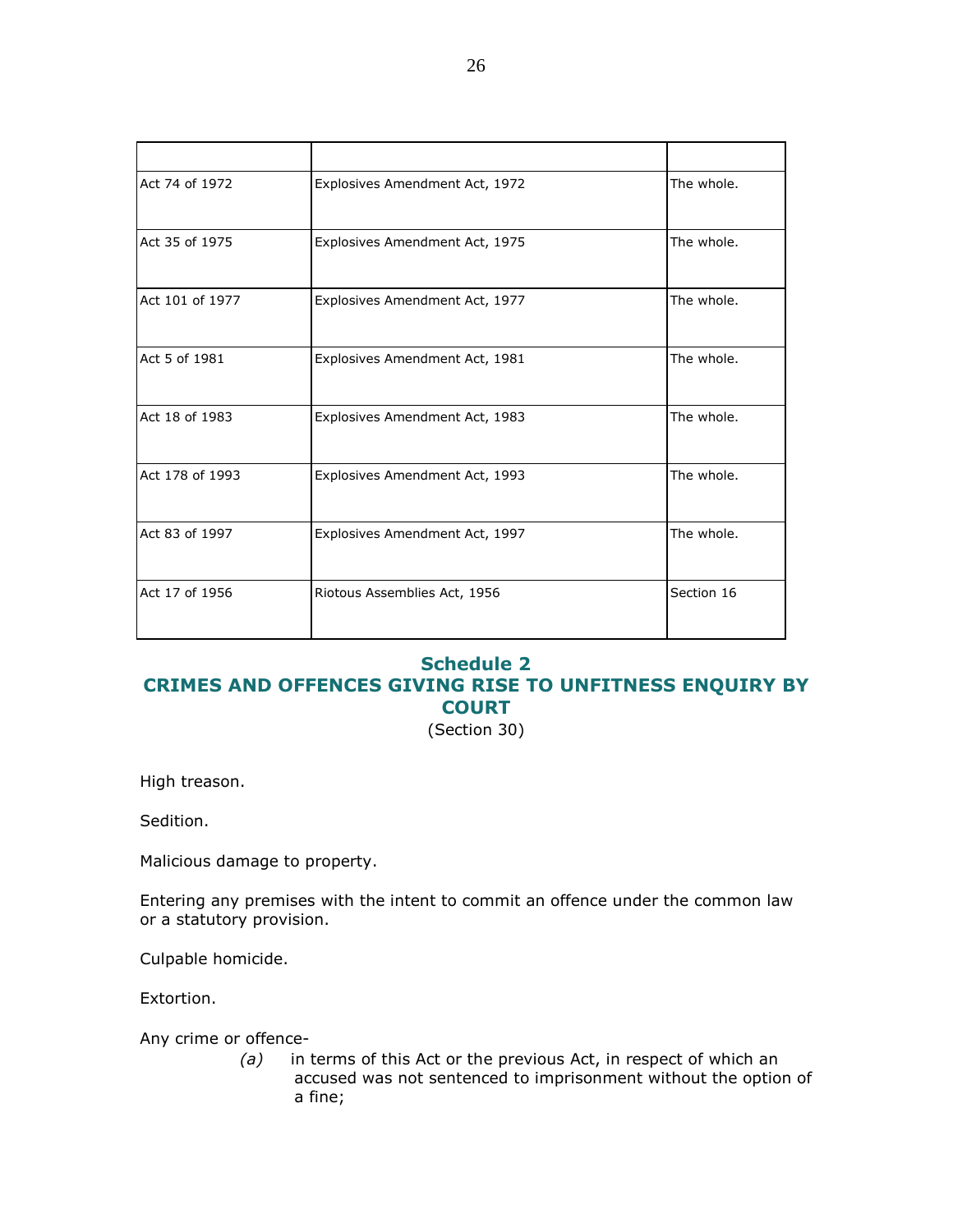- $(b)$  in terms of the Domestic Violence Act, 1998 (Act 116 of 1998), in respect of which an accused was not sentenced to imprisonment without the option of a fine;
- (c) involving violence, sexual abuse or dishonesty, in respect of which an accused was not sentenced to imprisonment without the option of a fine;
- (d) in terms of the Firearms Control Act, 2000 (Act 60 of 2000), in respect of which an accused was not sentenced to imprisonment without the option of a fine.

Any conspiracy, incitement or attempt to commit any offence referred to in this Schedule.

# Schedule 3 CONVENTION ON THE MARKING OF PLASTIC EXPLOSIVES FOR THE PURPOSE OF DETECTION

THE STATES PARTIES TO THIS CONVENTION,

CONSCIOUS of the implications of acts of terrorism for international security;

 EXPRESSING deep concern regarding terrorist acts aimed at destruction of aircraft, other means of transportation and other targets;

CONCERNED that plastic explosives have been used for such terrorist acts;

 CONSIDERING that the marking of such explosives for the purpose of detection would contribute significantly to the prevention of such unlawful acts;

 RECOGNIZING that, for the purpose of deterring such unlawful acts, there is an urgent need for an international instrument obliging States to adopt appropriate measures to ensure that plastic explosives are duly marked;

 CONSIDERING United Nations Security Council Resolution 635 of 14 June 1989 and United Nations General Assembly Resolution 44/29 of 4 December 1989 urging the International Civil Aviation Organization to intensify its work on devising an international regime for the marking of plastic or sheet explosives for the purpose of detection;

 BEARING IN MIND Resolution A27-8 adopted unanimously by the 27th Session of the Assembly of the International Civil Aviation Organization which endorsed with the highest and overriding priority the preparation of a new international instrument regarding the marking of plastic or sheet explosives for the purpose of detection;

 NOTING with satisfaction the role played by the Council of the International Civil Aviation Organisation in the preparation of the Convention, as well as its willingness to assume functions related to its implementation;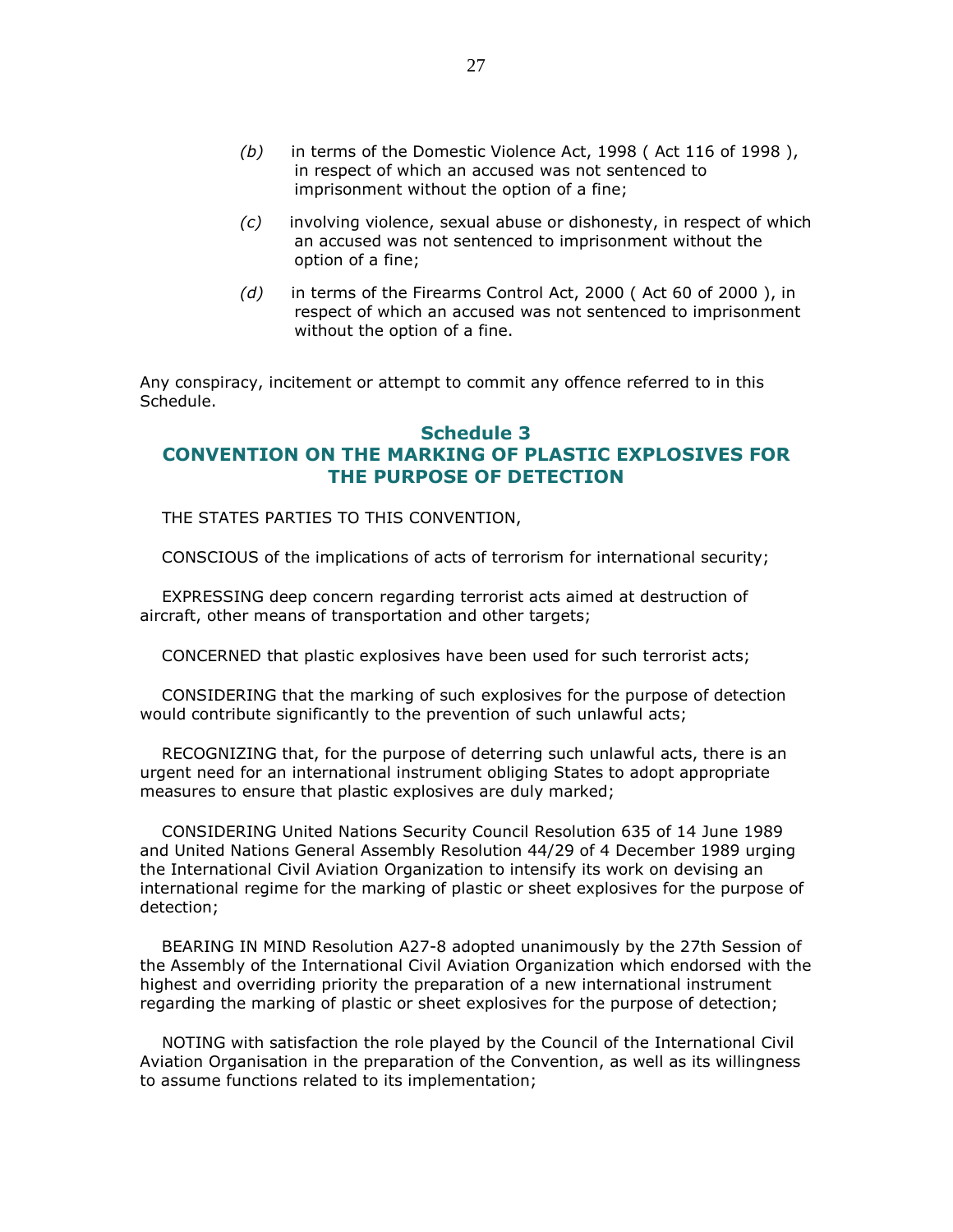## HAVE AGREED AS FOLLOWS:

# Article I

For the purposes of this Convention:

- 1 **Explosives'** mean explosive products, commonly known as **'plastic** explosives', including explosives in flexible or elastic sheet form, as described in the Technical Annex to this Convention.
- 2 **'Detection Agent'** means a substance as described in the Technical Annex to this Convention which is introduced into an explosive to render it detectable.
- 3 **'Marking'** means introducing into an explosive a detection agent in accordance with the Technical Annex to this Convention.
- 4 **'Manufacture'** means any process, including reprocessing, that produces explosives.
- 5 'Duly authorized Military devices' include, but are not restricted to, shells, bombs, projectiles, mines, missiles, rockets, shaped charges, grenades and perforators manufactured exclusively for military or police purposes according to the laws and regulations of the State Party concerned.
- 6 **Producer State'** means any State in whose territory explosives are manufactured.

# Article II

Each State Party shall take the necessary and effective measures to prohibit and prevent the manufacture in its territory of unmarked explosives.

## Article III

- 1 Each State Party shall take the necessary and effective measures to prohibit and prevent the movement into or out of its territory of unmarked explosives.
- 2 The preceding paragraph shall not apply in respect of movements, for purposes not inconsistent with the objectives of this Convention, by authorities of a State Party performing military or police functions, of unmarked explosives under the control of that State Party in accordance with paragraph 1 of Article IV.

## Article IV

- 1 Each State Party shall take the necessary measures to exercise strict and effective control over the possession and transfer of possession of unmarked explosives which have been manufactured in or brought into its territory prior to the entry into force of this Convention in respect of that State, so as to prevent their diversion or use for purposes inconsistent with the objectives of this Convention.
- 2 Each State Party shall take the necessary measures to ensure that all stocks of those explosives referred to in paragraph 1 of this Article, not held by its authorities performing military or police functions, are destroyed or consumed for purposes not inconsistent with the objectives of this Convention, marked or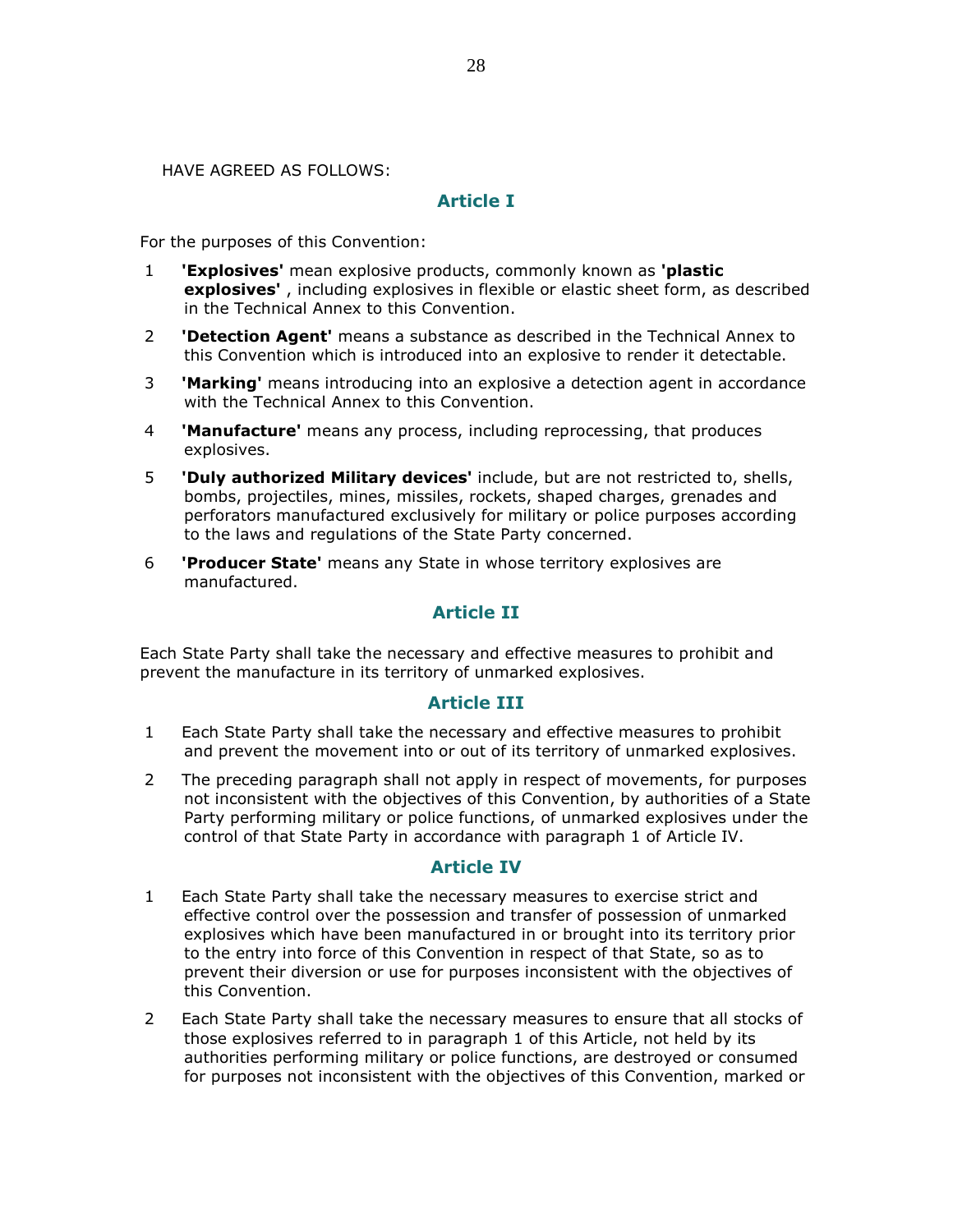rendered permanently ineffective, within a period of three years from the entry into force of this Convention in respect of that State.

- 3 Each State Party shall take the necessary measures to ensure that all stocks of those explosives referred to in paragraph 1 of this Article, held by its authorities performing military or police functions and that are not incorporated as an integral part of duly authorized military devices, are destroyed or consumed for purposes not inconsistent with the objectives of this Convention, marked or rendered permanently ineffective, within a period of fifteen years from the entry into force of this Convention in respect of that State.
- 4 Each State Party shall take the necessary measures to ensure the destruction, as soon as possible, in its territory of unmarked explosives which may be discovered therein and which are not referred to in the preceding paragraphs of this Article, other than stocks of unmarked explosives held by its authorities performing military or police functions and incorporated as an integral part of duly authorized military devices at the date of the entry into force of this Convention in respect of that State.
- 5 Each State Party shall take the necessary measures to exercise strict and effective control over the possession and transfer of possession of the explosives referred to in paragraph II of Part 1 of the Technical Annex to this Convention, so as to prevent their diversion or use for purposes inconsistent with the objectives of this Convention.
- 6 Each State Party shall take the necessary measures to ensure the destruction, as soon as possible, in its territory of unmarked explosives manufactured since the coming into force of this Convention in respect of that State that are not incorporated as specified in paragraph II  $(d)$  of Part 1 of the Technical Annex to this Convention, and of unmarked explosives which no longer fall within the scope of any other subparagraphs of the said paragraph II.

## Article V

- 1 There is established by this Convention an International Explosives Technical Commission (hereinafter referred to as 'the Commission') consisting of not less than fifteen or more than nineteen members appointed by the Council of the International Civil Aviation Organization (hereinafter referred to as the Council) from among persons nominated by States Parties to this Convention.
- 2 The members of the Commission shall be experts having direct and substantial experience in matters relating to the manufacture or detection of, or research in, explosives.
- 3 Members of the Commission shall serve for a period of three years, and shall be eligible for reappointment.
- 4 Sessions of the Commission shall be convened, at least once a year at the Headquarters of the International Civil Aviation Organization, or at such places and times as may be directed or approved by the Council.
- 5 The Commission shall adopt its rules of procedure, subject to the approval of the Council.

# Article VI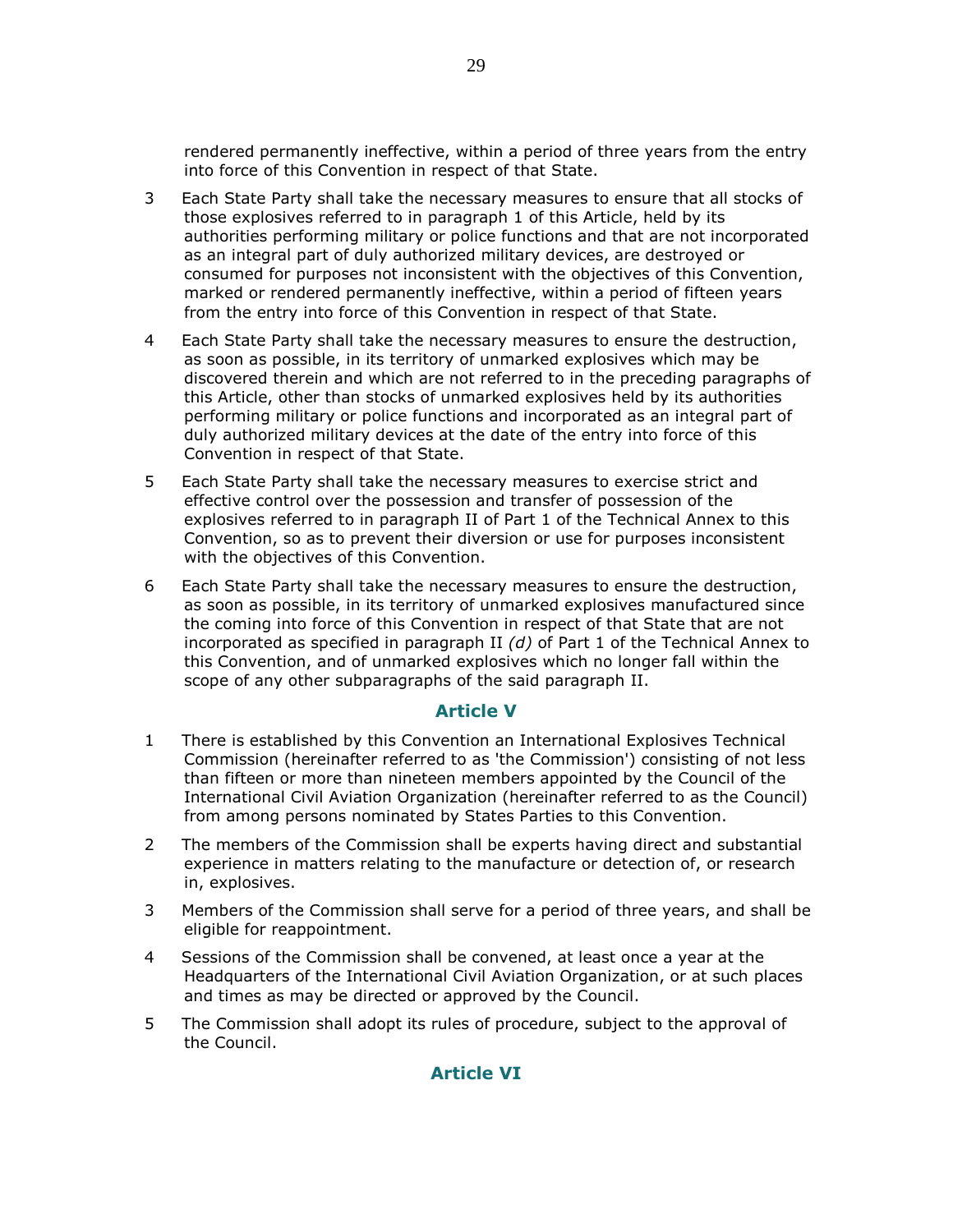- 1 The Commission shall evaluate technical developments relating to the manufacture, marking and detection of explosives.
- 2 The Commission, through the Council, shall report its findings to the States Parties and international organizations concerned.
- 3 Whenever necessary, the Commission shall make recommendations to the Council for amendments to the Technical Annex to this Convention. The Commission shall endeavour to take its decisions on such recommendations by consensus. In the absence of consensus the Commission shall take such decisions by a two-third majority vote of its members.
- 4 The Council may, on the recommendation of the Commission, propose to States Parties amendments to the Technical Annex to this Convention.

## Article VII

- 1 Any State Party may, within ninety days from the date of notification of a proposed amendment to the Technical Annex to this Convention, transmit to the Council its comments. The Council shall communicate these comments to the Commission as soon as possible for its consideration. The Council shall invite any State Party which comments on, or objects to, the proposed amendment to consult the Commission.
- 2 The Commission shall consider the views of States Parties made pursuant to the preceding paragraph, and report to the Council. The Council, after consideration of the Commission's report and taking into account the nature of the amendment and the comments of States Parties, including producer States, may propose the amendment to all States Parties for adoption.
- 3 If a proposed amendment has not been objected to by five or more States Parties by means of written notification to the Council within ninety days from the date of notification of the amendment by the Council, it shall be deemed to have been adopted, and shall enter into force one hundred and eighty days thereafter or after such other period as specified in the proposed amendment for States parties not having expressly objected thereto.
- 4 States Parties having expressly objected to the proposed amendment may, subsequently, by means of the deposit of an instrument of acceptance or approval, express their consent to be bound by the provisions of the amendment.
- 5 If five or more States Parties have objected to the proposed amendment, the Council shall refer it to the Commission for further consideration.
- 6 If the proposed amendment has not been adopted in accordance with paragraph 3 of this Article, the Council may also convene a conference of all States Parties.

# Article VIII

- 1 States Parties shall, if possible, transmit to the Council information that would assist the Commission in the discharge of its functions under paragraph 1 of Article VI.
- 2 States Parties shall keep the Council informed of measures they have taken to implement the provisions of this Convention. The Council shall communicate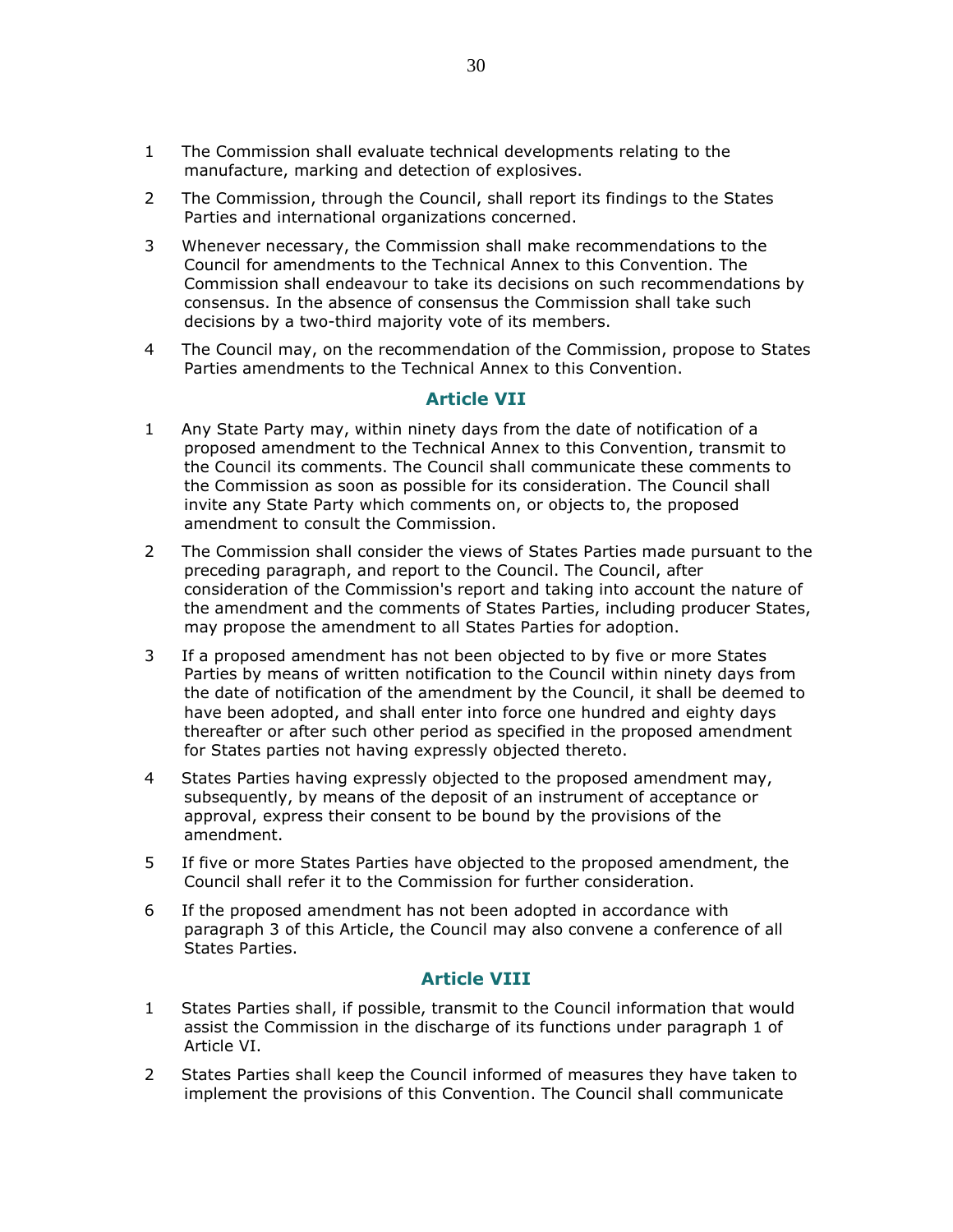such information to all States Parties and international organizations concerned.

# Article IX

 The Council shall, in co-operation with States Parties and international organizations concerned, take appropriate measures to facilitate the implementation of this Convention, including the provision of technical assistance and measures for the exchange of information relating to technical developments in the marking and detection of explosives.

# Article X

 The Technical Annex to this Convention shall form an integral part of this Convention.

# Article XI

- 1 Any dispute between two or more States Parties concerning the interpretation or application of this Convention which cannot be settled through negotiation shall, at the request of one of them, be submitted to arbitration. If within six months from the date of the request for arbitration the Parties are unable to agree on the organization of the arbitration, any one of those Parties may refer the dispute to the International Court of Justice by request in conformity with the Statute of the Court.
- 2 Each State Party may, at the time of signature, ratification, acceptance or approval of this Convention, or accession thereto, declare that it does not consider itself bound by the preceding paragraph. The other States Parties shall not be bound by the preceding paragraph with respect to any State Party having made such a reservation.
- 3 Any State Party having made a reservation in accordance with the preceding paragraph may at any time withdraw this reservation by notification to the Depositary.

# Article XII

Except as provided in Article XI, no reservation may be made to this Convention.

## Article XIII

- 1 This Convention shall be open for signature in Montreal on 1 March 1991 by States participating in the International Conference on Air Law held at Montreal from 12 February to 1 March 1991. After 1 March 1991 the Convention shall be open to all States for signature at the Headquarters of the International Civil Aviation Organization in Montreal until it enters into force in accordance with paragraph 3 of this Article. Any State which does not sign this Convention may accede to it at any time.
- 2 This Convention shall be subject to ratification, acceptance, approval or accession by States. Instruments of ratification, acceptance, approval or accession shall be deposited with the International Civil Aviation Organization, which is hereby designated the Depositary. When depositing its instrument of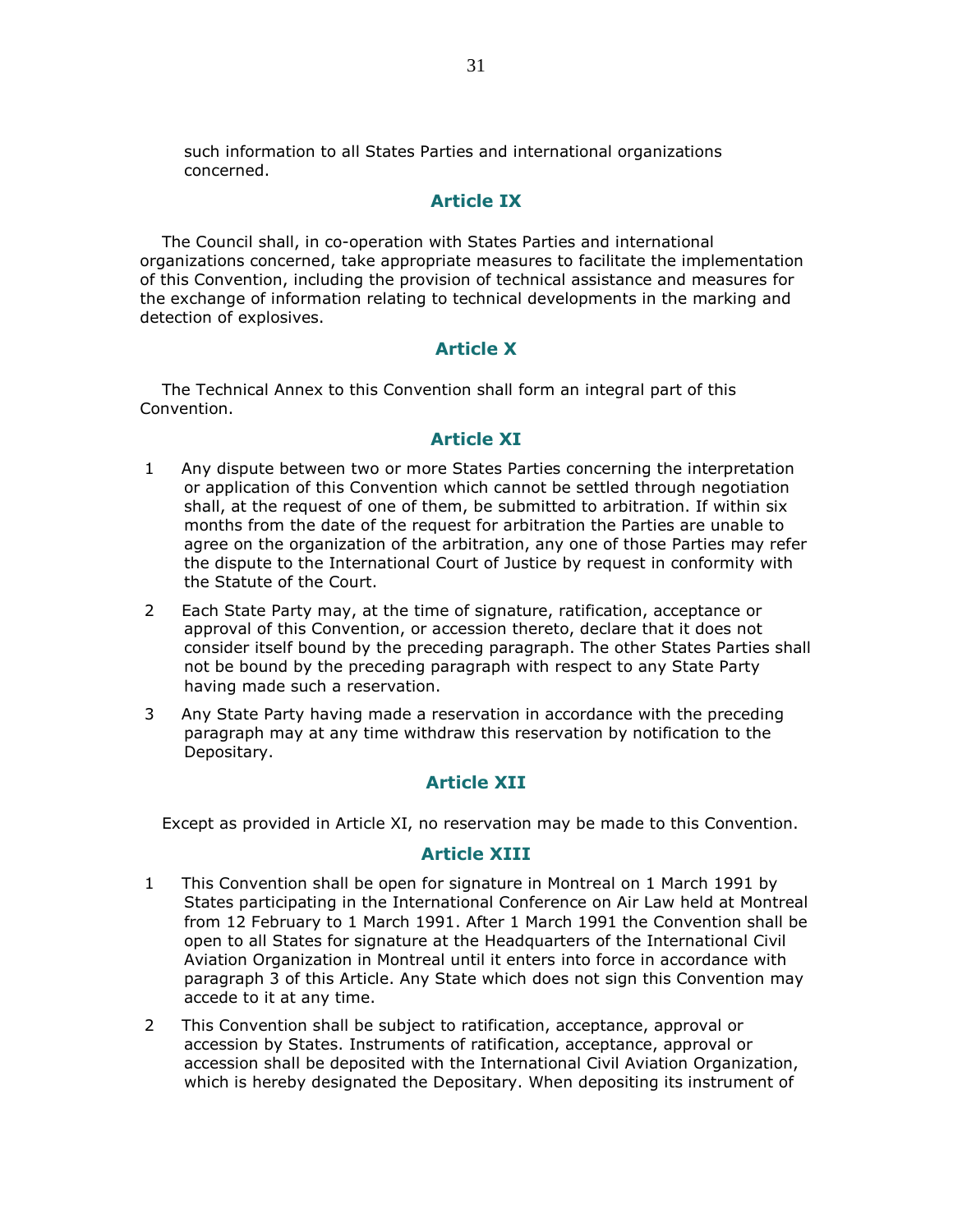ratification, acceptance, approval or accession, each State shall declare whether or not it is a producer State.

- 3 This Convention shall enter into force on the sixtieth day following the date of deposit of the thirty-fifth instrument of ratification, acceptance, approval or accession with the Depositary, provided that no fewer than five such States have declared pursuant to paragraph 2 of this Article that they are producer States. Should thirty-five such instruments be deposited prior to the deposit of their instruments by five producer States, this Convention shall enter into force on the sixtieth day following the date of deposit of the instrument of ratification, acceptance, approval or accession of the fifth producer State.
- 4 For other States, this Convention shall enter into force sixty days following the date of deposit of their instruments of ratification, acceptance, approval or accession.
- 5 As soon as this Convention comes into force, it shall be registered by the Depositary pursuant to Article 102 of the Charter of the United Nations and pursuant to Article 83 of the Convention on International Civil Aviation (Chicago, 1944).

# Article XIV

The Depositary shall promptly notify all signatories and States Parties of:

- 1 each signature of this Convention and date thereof;
- 2 each deposit of an instrument of ratification, acceptance, approval or accession and date thereof, giving special reference to whether the State has identified itself as a producer State;
- 3 the date of entry into force of this Convention;
- 4 the date of entry into force of any amendment to this Convention or its Technical Annex;
- 5 any denunciation made under Article XV; and
- 6 any declaration made under paragraph 2 of Article XI.

#### Article XV

- 1 Any State Party may denounce this Convention by written notification to the Depositary.
- 2 Denunciation shall take effect one hundred and eighty days following the date on which notification is received by the Depositary.

 IN WITNESS WHEREOF the undersigned Plenipotentiaries, being duly authorized thereto by their Government, have signed this Convention.

 DONE at Montreal, this first day of March, one thousand nine hundred and ninetyone, in one original, drawn up in five authentic texts in the English, French, Russian, Spanish and Arabic languages.

# TECHNICAL ANNEX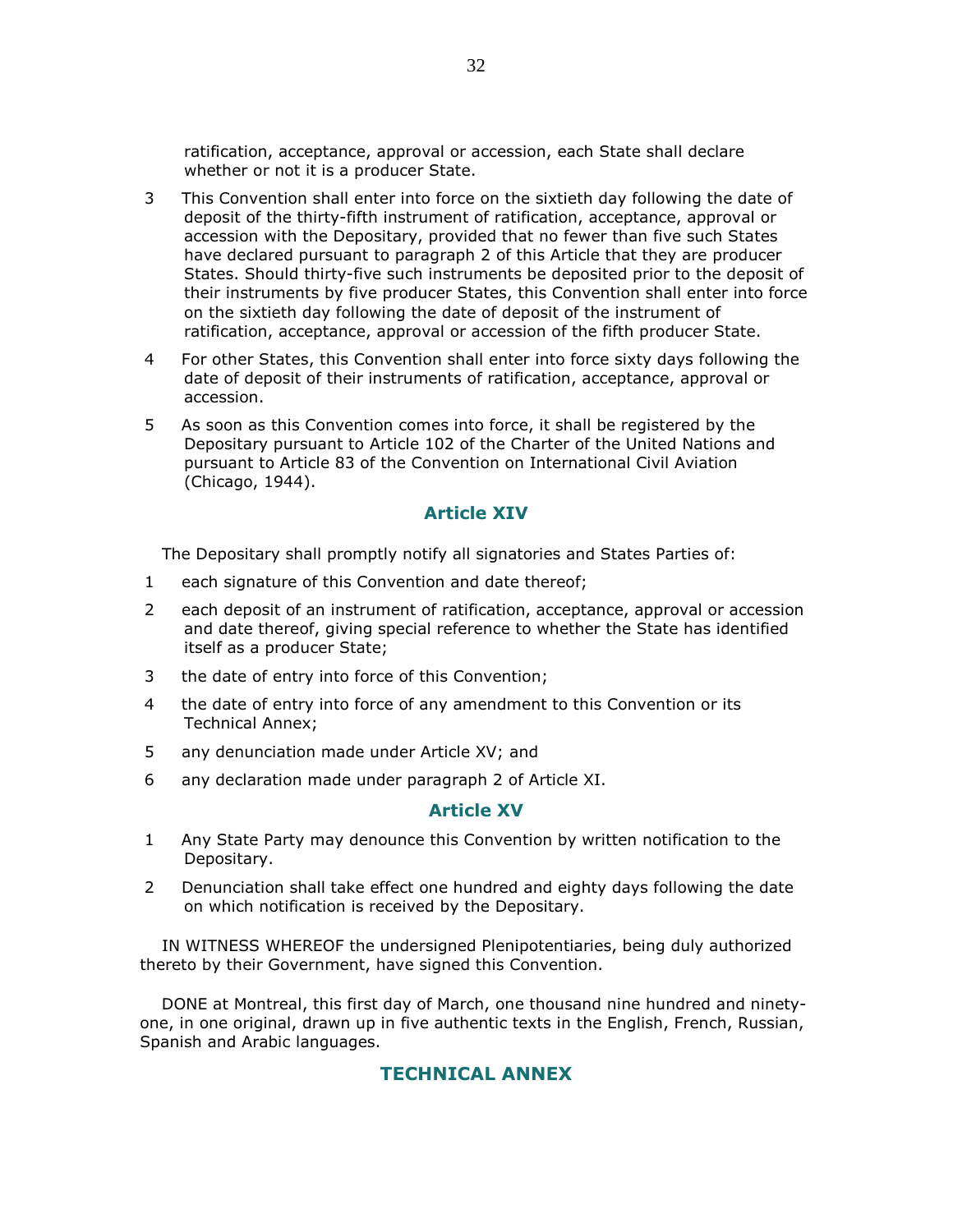## PART 1: DESCRIPTION OF EXPLOSIVES

- I The explosives referred to in paragraph 1 of Article I of this Convention are those that:
	- $(a)$  are formulated with one or more high explosives which in their pure form have a vapour pressure of less than 10 -4 Pa at a temperature of 25°C;
	- (b) are formulated with a binder material; and
	- (c) are, as a mixture, malleable or flexible at normal room temperature.
- II The following explosives, even though meeting the description of explosives in paragraph I of this Part, shall not be considered to be explosives as long as they continue to be held or used for the purposes specified below, or remain incorporated as there specified, namely those explosives that:
	- (a) are manufactured, or held, in limited quantities solely for use in duly authorized research, development or testing of new or modified explosives;
	- $(b)$  are manufactured, or held, in limited quantities solely for use in duly authorized training in explosives detection and/or development or testing of explosives detection equipment;
	- (c) are manufactured, or held, in limited quantities solely for duly authorized forensic science purposes; or
	- $(d)$  are destined to be and are incorporated as an integral part of duly authorized military devices in the territory of the producer State within three years after the coming into force of this Convention in respect of that State. Such devices produced in this period of three years shall be deemed to be duly authorized military devices within paragraph 4 of Article IV of this Convention.
- III In this Part:

**'Duly authorized'** in paragraph II (a), (b) and (c) means permitted according to the laws and regulations of the State Party concerned; and

'High explosives' include, but are not restricted to, cyclotetramethylenetetranitramine (HMX), pentaerythritol tetranitrate (PETN) and cyclotrimethylenetrinitramine (RDX).

#### PART 2: DETECTION AGENTS

 A detection agent is any one of those substances set out in the following Table. Detection agents described in this Table are intended to be used to enhance the detectability of explosives by vapour detection means. In each case, the introduction of a detection agent into an explosive shall be done in such a manner as to achieve homogeneous distribution in the finished product. The minimum concentration of a